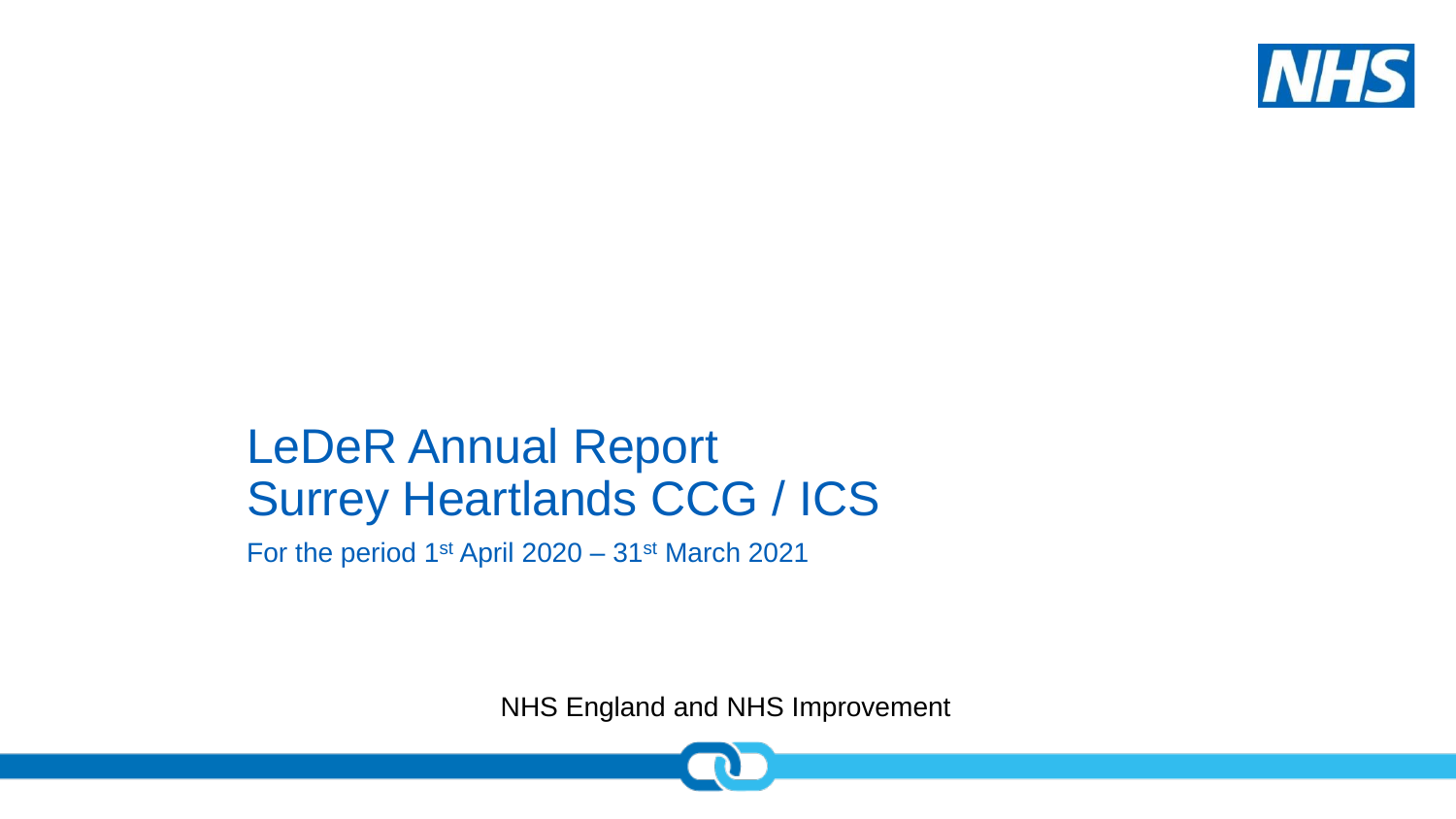### **Content**



| <b>Executive Summary</b>                                                               | 3         |
|----------------------------------------------------------------------------------------|-----------|
| <b>Key Findings</b>                                                                    | 4         |
| <b>Introduction</b>                                                                    | 5         |
| <b>Acknowledgements</b>                                                                | 5         |
| <b>Governance arrangements</b><br>Including links to other processes and QI frameworks | 6         |
| <b>Equality Impact</b>                                                                 | 7         |
| <b>Deaths of People in our CCG/ICS</b><br><b>Pen Portraits</b>                         | $8 - 9$   |
| <b>Data Sets</b><br>Performance<br>Demographic<br>Cause of Death & Quality of Care     | $10 - 15$ |
| <b>Other LeDeR Reviews completed in 2020/21</b>                                        | 16        |

| <b>Action from Learning</b><br>A summary of local learning from the reviews of deaths and the<br>specific learning from the reviews of COVID deaths                                                                                                        | $17 - 20$ |
|------------------------------------------------------------------------------------------------------------------------------------------------------------------------------------------------------------------------------------------------------------|-----------|
| <b>Action from Learning</b><br>What has been done (or is planned) to address learning from:<br>Local reviews of deaths<br><b>Local COVID deaths - evaluation</b><br>Themes identified by the national LeDeR Report<br><b>Examples of positive outcomes</b> | 21        |
| <b>Plans and Priorities for 2021/22</b>                                                                                                                                                                                                                    | $22 - 23$ |
| <b>Evaluating the Impact</b><br>How we will monitor and review action plans/service improvements to<br>ensure they are impactful<br>How we will evidence the difference it is making to people's lives                                                     | 24        |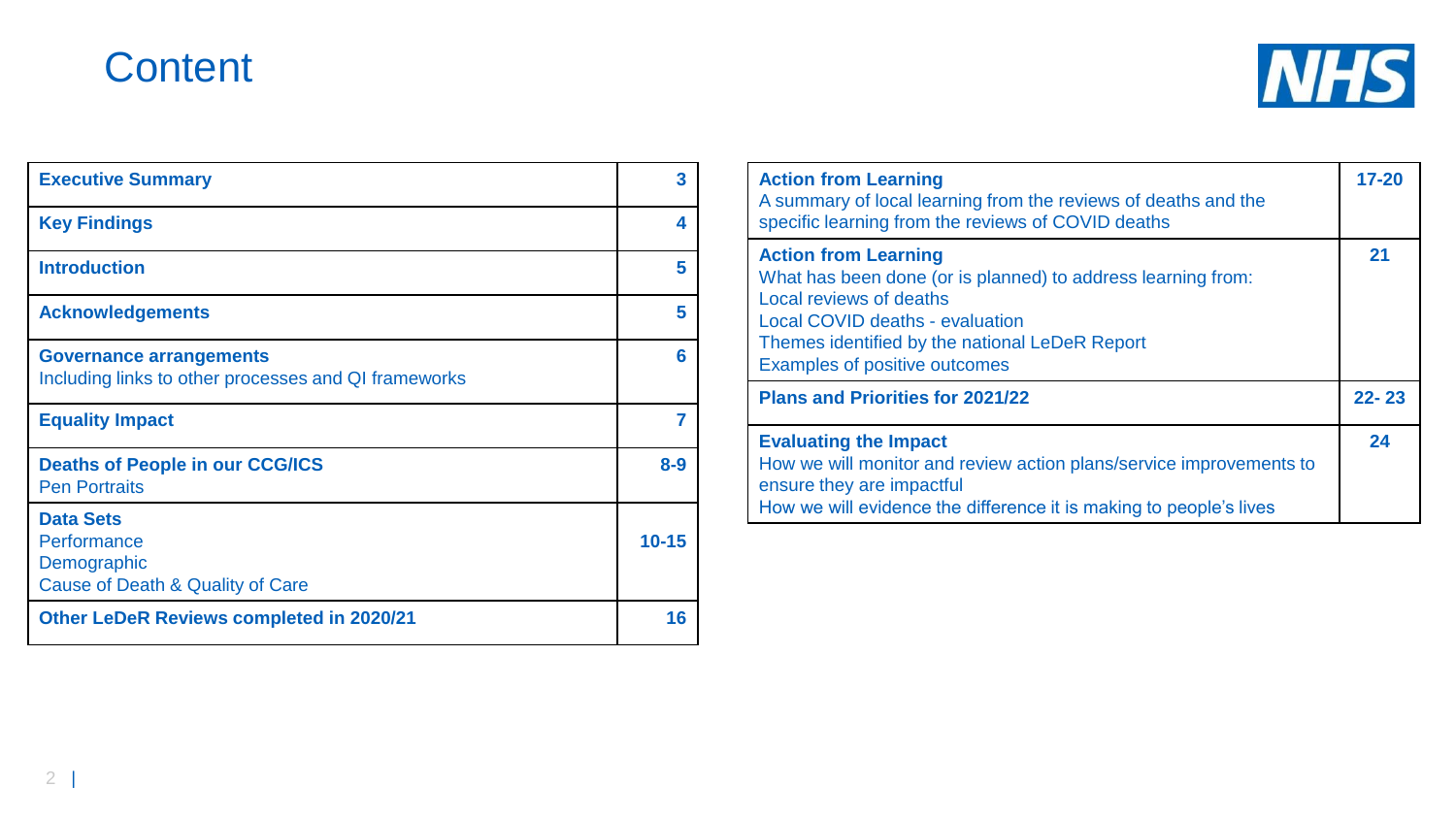### Executive Summary



The Surrey LeDeR team are committed to improving care, reducing health inequalities and preventing the premature mortality of people with learning disabilities in Surrey. Through the completion of LeDeR reviews, we can identify the care experienced locally, including any areas of good practice and any areas that require improvement.

During 2020 / 2021, Surrey LeDeR team have made extensive progress in the delivery of the LeDeR programme, with 239 reviews being completed. Of these, 152 were completed by Surrey reviewers, the remainder were completed by an external clinical support service. The progression of the reviews has provided a large evidence base for this report. 38 of these related to deaths that occurred prior to 2020. This has been achieved in partnership with families, care agencies, local health providers and social care services. There were 114 deaths reported to LeDeR in 2020 / 2021. 97 of these reviews have been completed. The remaining 17 are currently on hold pending the National LeDeR electronic system reorganisation.

The findings from this report are that in Surrey, women with learning disabilities die 21.6 years sooner than the general population and men with learning disabilities die 10.7 years sooner than the general population.

The most common cause of death was COVID-19 followed by pneumonia.

Our priorities going forward are:

- To work to ensure that we hear the voices of people with lived experience and others from minority groups. This will help us improve access to services, reduce health inequalities and prevent premature mortality
- To maintain focus on LeDeR priorities during a time of changing landscapes within the Surrey Clinical Commissioning Group / Integrated Care System (CCG / ICS).
- To improve the uptake of cancer screening across Surrey Heartlands CCG / ICS and ensure that the Mental Capacity Act (MCA) is followed when making decisions around screening.
- To increase confidence and skills in identifying when a family member may be deteriorating through the expansion of the delivery of Restore 2 Mini training to family carers.
- To increase awareness and expand the use of the ReSPECT documentation.
- To support the implementation of the Oliver McGowan training.
- To work with the medication management team to ensure that people with learning disabilities and autism receive the right medication to meet their needs and medication is reviewed regularly.
- To work to ensure that people with learning disabilities and autism receive good bowel management. Surrey Heartlands CCG / ICS will work with both health and social care colleagues to improve awareness and management of constipation to implement best practice across the system.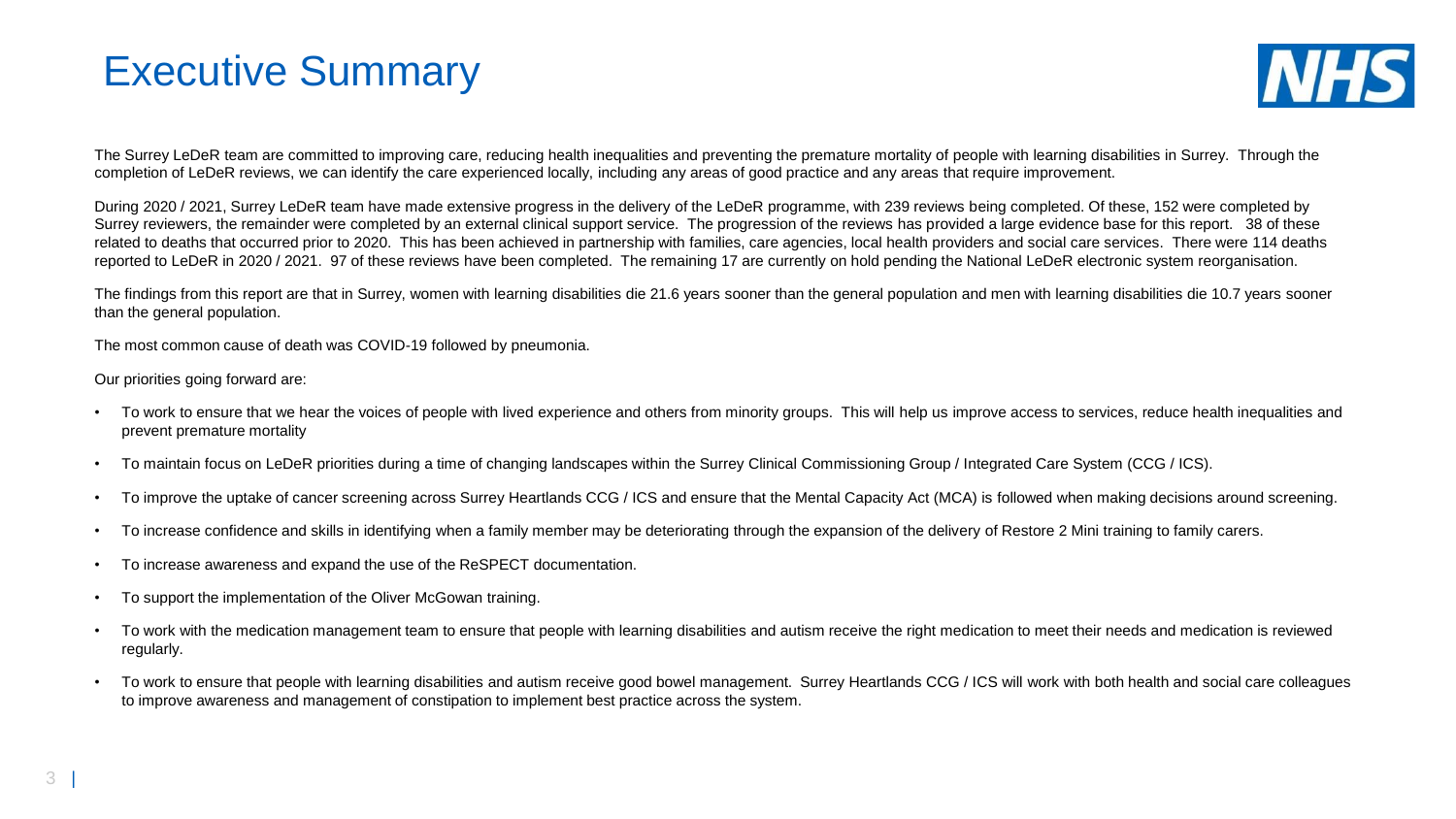



- There was a disproportionately high number of deaths in relation to people from a black or black British community.
- In Surrey, women with learning disabilities die 21.6 years sooner than the general population and men with learning disabilities die 10.7 years sooner than the general population.
- The number of men who died in Surrey, in 2020 / 2021 was 12% higher than in 2019 / 2020.
- Male deaths accounted for 63% of all COVID-19 deaths reported to LeDeR in 2020 / 2021.
- In Surrey, 48% of people who died experienced care that was found to be good or exceeded standard expectations of care. This means that just over half of the people who died (52%) received care that was found to have fallen short of the expected good practice in some areas.
- Of the people who died, 77% had a 'Do not attempt cardiopulmonary resuscitation' form (DNA CPR) completed correctly and this was followed.
- The report found that often these forms were completed in response to an acute admission to hospital and late in the patient's pathway. This may indicate that there was a lack of advanced care planning.
- Four of the DNA CPR forms had an inappropriate reason provided such as frailty, learning disability or Downs Syndrome.
- Only 68% of the people who died this year had an annual health check, 19% had no annual health check and 13% had no evidence that a health check had taken place.
- There was a very low uptake of cancer screening in Surrey and North East Hampshire however information around screening uptake was unavailable for approximately 50% of the deaths reviewed.
- Only 2% of people eligible for cervical screening had this performed.
- A higher uptake of screening could potentially reduce cancer related deaths as it is the fourth most common primary cause of death in people with learning disabilities in Surrey.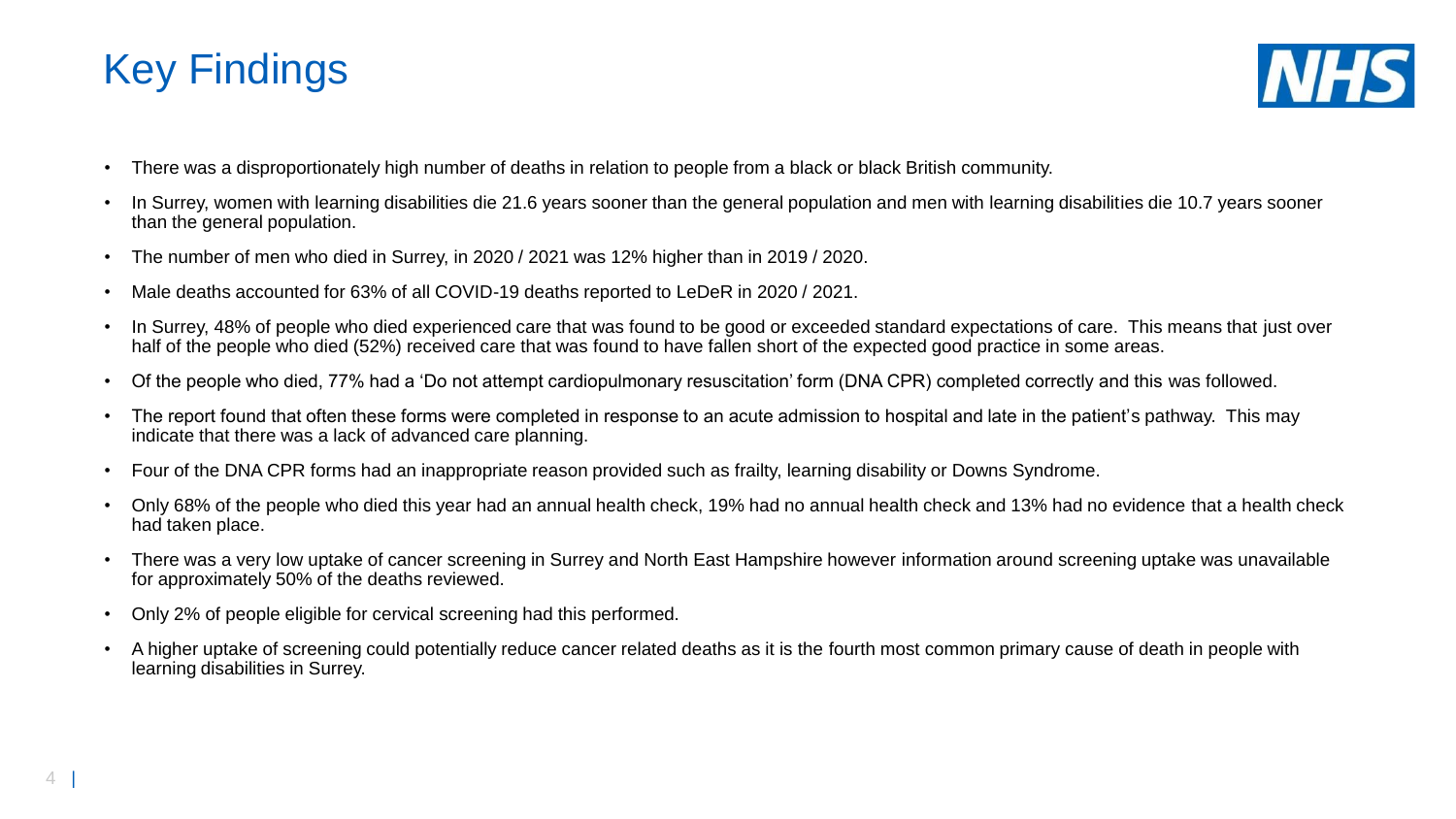



LeDeR is the National programme which reviews the deaths of people with learning disabilities across England. The National LeDeR report in 2019 found that people with learning disabilities died sooner than the general population. This was 22 years sooner for men and 27 years sooner for women. The aims of the LeDeR programme are to improve the care received by people with learning disabilities, address any health inequalities and prevent premature mortality.

Surrey Heartlands, Surrey Heath and North East Hampshire and Farnham Clinical Commissioning Groups have worked together to deliver the LeDeR programme across Surrey and Hampshire healthcare systems. This report documents the delivery of the programme and the findings from the reviews carried out.

The Surrey LeDeR Steering Group have had strategic oversight of the programme since it began in 2017. It is acknowledged that family involvement is of great value in the LeDeR process. As a result the Surrey LeDeR team are committed to ensuring that there is family representation at LeDeR meetings and in the review process.

### Acknowledgements

- We would like to thank the families and carers who have contributed to the LeDeR reviews. In addition to this we would like to thank the local health and social care services for the provision of information.
- The LeDeR team have recently met with the four local Valuing People Groups and the Surrey People's Group to gain their view on how people with learning disabilities would like to be involved in the programme and informed about the findings. We would like to thank the attendees for their ongoing input. We are now in the process of redesigning the Surrey Heartland's CCG /ICS LeDeR webpage and would like to thank them for volunteering to be part of the development of a short video which explains why LeDeR is important.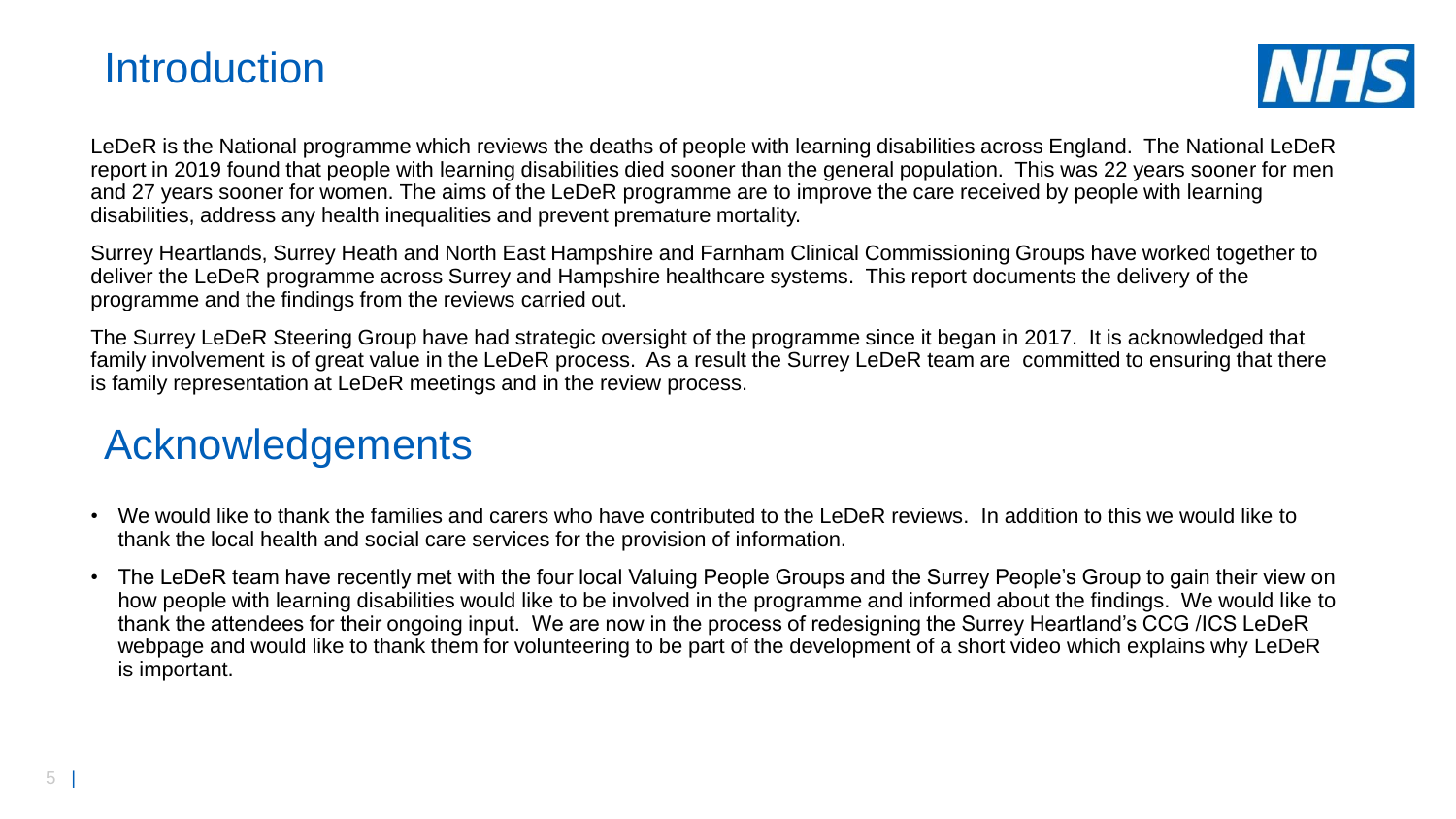### Governance arrangements



- The Surrey LeDeR programme has been managed through the Clinical Commissioning Groups (CCG) to date however, this will move to Integrated Care System (ICS) responsibility, as of June 2021.
- LeDeR reporting for North East Hampshire and Farnham CCG and Surrey Heath CCG moved into the Frimley Health and Care System as of April 2021. Learning themes from completed reviews shall continue to be shared across the boundary to ensure any joint learning can be addressed.
- The Surrey LeDeR Steering Group has been the driver for the LeDeR programme and has monitored the learning themes across the Surrey and North East Hants and Farnham area. The introduction of the new LeDeR policy in March 2021 has prompted some adjustments to the LeDeR programme. As such the LeDeR Steering Group has been disbanded and a new LeDeR Governance Panel has been created. The first meeting for this panel will be on the 26<sup>th</sup> May 2021 and monthly thereafter.
- The Governance Panel will have senior representatives from across local health providers, commissioners and social care partners. It will address the learning from completed reviews and will agree the actions from this learning. In addition to this, the meeting will review the ongoing learning themes and track and monitor the impact of any actions as a test of effectiveness.
- The LeDeR programme reports into the Surrey Heartlands ICS Quality and Performance Board and the Surrey Learning Disability & Autism Programme Board.
- In turn, the Surrey Learning Disability & Autism Programme Board reports in to the Surrey Learning Disability and Autism Strategy Board.
- Ultimately the work of the Surrey Learning Disability & Autism Programme Board reports to the Surrey Health & Wellbeing Board.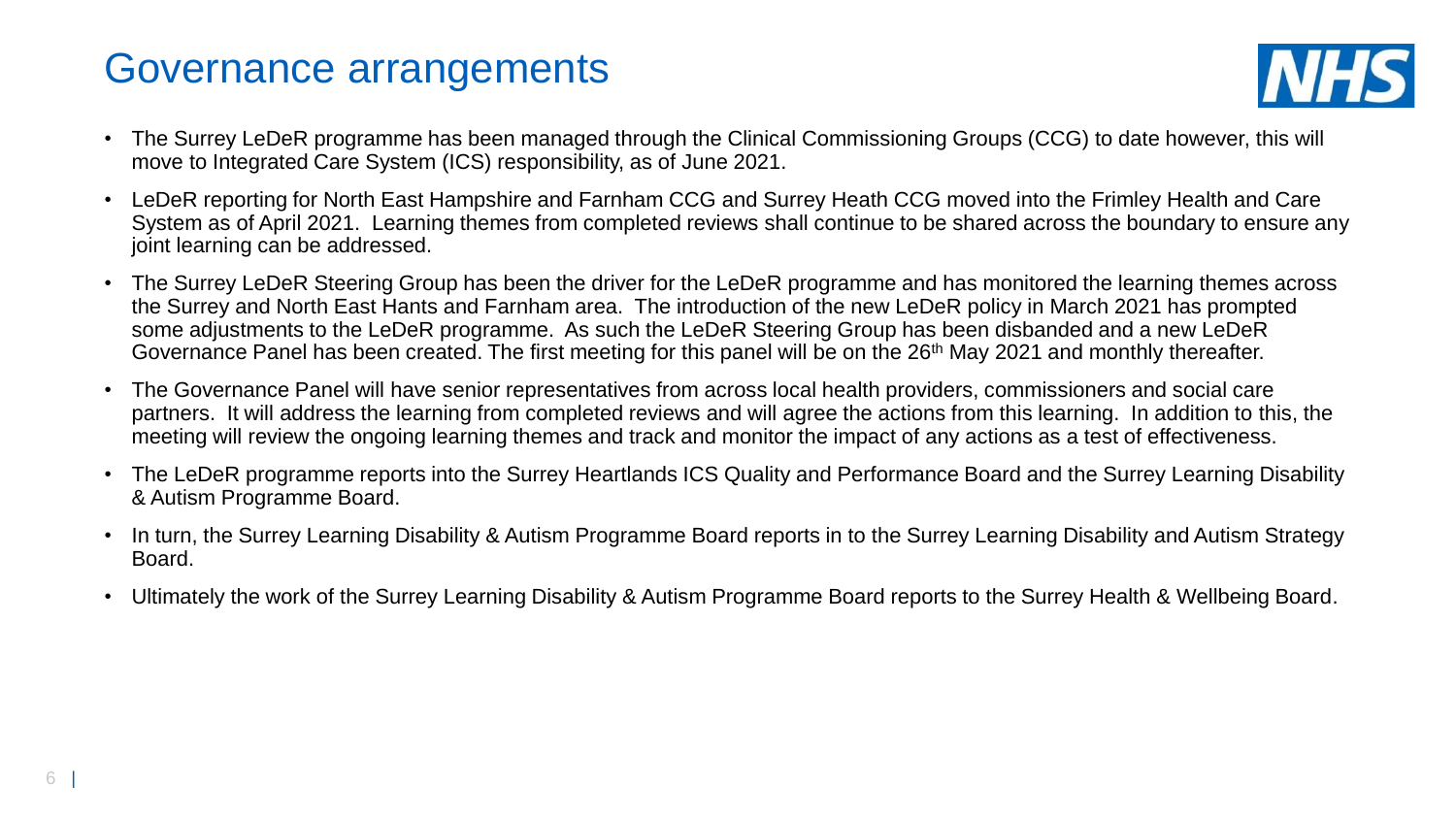### Equality Impact

The Surrey LeDeR programme is committed to better health outcomes and improved access to services for people with learning disabilities and autism. We will also work with our system partners to eliminate discrimination and advance equality of opportunity in respect of the services that are commissioned in Surrey.



#### **Ethnicity**

The table below shows the ethnicity breakdown of the people whose lives and deaths were reviewed this year. This showed that 87.7% of the deaths reported were of White British ethnicity.

Notifications in relation to people from a Black or Black British community were disproportionately high (2.7% of the deaths reported) in comparison to the local population data.

The data also demonstrates disproportionately low reporting of the deaths in relation to people from White Irish, Traveller or Gypsy and any other White community (1.8%) and Asian or Asian British communities (0.9%). There were no notifications received in relation to people from Mixed / Multiple Ethnicity communities (0%) despite the fact that they represent 2.1% of the local population. This could suggest a reporting bias in the data with the deaths of people with learning disabilities from the above minority groups being under-reported to the LeDeR programme however this is difficult to confirm with the data available.

|                                        | <b>White</b>   |                         |                         | <b>Mixed/Multiple ethnicity groups</b>              |                                                                      |                                                 | <b>Asian or Asian British</b> |                                                |              | <b>Black or Black British</b> |                |                                               | <b>Other Ethnic Groups</b> |                |                                                      |                |                           |             |
|----------------------------------------|----------------|-------------------------|-------------------------|-----------------------------------------------------|----------------------------------------------------------------------|-------------------------------------------------|-------------------------------|------------------------------------------------|--------------|-------------------------------|----------------|-----------------------------------------------|----------------------------|----------------|------------------------------------------------------|----------------|---------------------------|-------------|
| <b>Ethnicity</b>                       | <b>British</b> | Irish                   | ŏ<br>Traveller<br>Gypsy | <u>5</u><br>other<br>backgrour<br>Any ours<br>White | ack<br>ean<br>$\ddot{\overline{\mathbf{a}}}$<br>White & I<br>Caribbe | Black<br>$\overline{a}$<br>Africa<br>య<br>White | Asian<br>ళ<br>White           | background<br>other<br><b>PS</b><br>mix<br>Any | Indian       | akistani<br>௳                 | Bangladeshi    | ickground<br>vother<br>sian<br>Any<br>40<br>Ř | Caribbean                  | African        | other Black<br>Any other <b>Direct</b><br>background | Chinese        | Any other<br>ethnic group | Not stated  |
| No. of reported<br>deaths              | 100            | $\overline{\mathbf{1}}$ | $\overline{0}$          |                                                     | $\overline{0}$                                                       | $\overline{0}$                                  | $\overline{0}$                | $\overline{0}$                                 | $\mathbf{0}$ | $\mathbf 1$                   | $\overline{0}$ | $\mathbf{0}$                                  | 2 <sup>1</sup>             | $\overline{0}$ |                                                      | $\overline{0}$ | 8                         | $\mathbf 0$ |
| % of all reported<br>deaths            | 87.7%          | 0.9%                    | 0%                      | 0.9%                                                | 0%                                                                   | 0%                                              | $0\%$                         | $0\%$                                          | 0%           | 0.9%                          | 0%             | 0%                                            | 1.8%                       | 0%             | 0.9%                                                 | 0%             | 7%                        | $0\%$       |
| <b>Ethnicity% of local</b><br>populace | 83.5%          | 1.1%                    | 0.2%                    | 5.5%                                                | 0.4%                                                                 | 0.2%                                            | 0.9%                          | 0.6%                                           | 1.8%         | 1.0%                          | 0.3%           | 1.7%                                          | 0.3%                       | 0.7%           | 0.1%                                                 | 0.8%           | 0.9%                      | 0%          |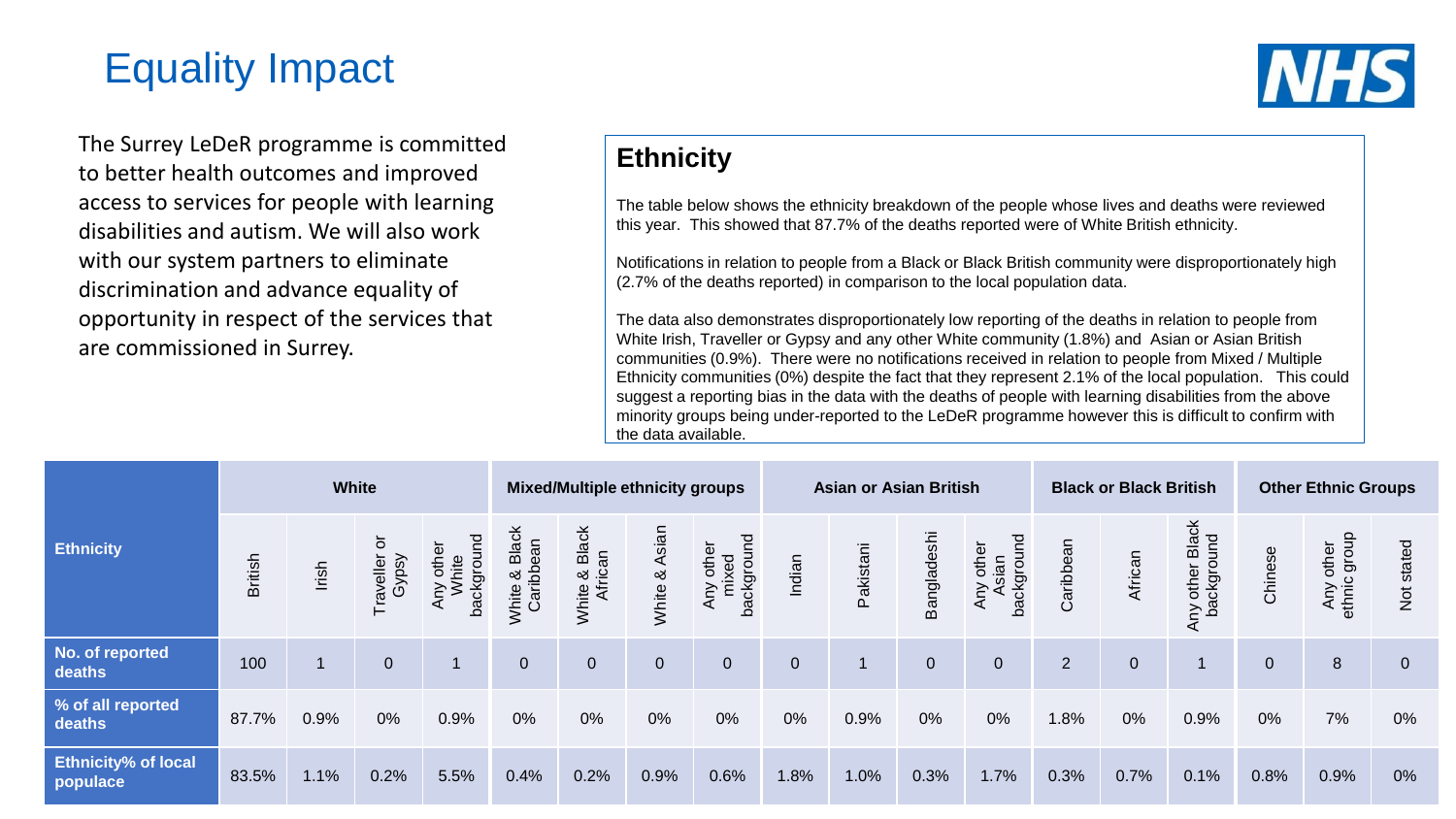## Deaths of People in our CCG/ICS: Pen Portraits



Eleanor, 46 years old, died from bowel cancer

Eleanor was described as a very determined young woman who from a young age had been encouraged and guided by her parents to be independent. She lived in supported accommodation and very much enjoyed her independence. On various occasions she held down part time supported employment. She had worked at a company doing general office duties and reception work which she particularly enjoyed.

She was able to express herself and her needs verbally in English, however, due to her autism, she experienced problems with social communication and interactions and expressing herself especially to new faces. She needed a lot of time and persuasion to alter these routines, even for a medical appointment.

Eleanor had a wide circle of friends and a very good support network. She loved socialising with her friends and family and accessed the local community independently. She enjoyed looking after others who were less able than herself and would often assist them in chores or trips out.

Kieran, 57 years old, died of COVID-19

He was described as a highly sociable gentleman who had a close relationship with his family. He loved to have fun. His family and care staff report that he had a very good sense of humour and loved a joke.

Kieran was very creative and enjoyed arts and crafts activities such as making hats, puppets, colouring and painting. He also loved playing with his soft toys and going to events such as parties, the theatre or the cinema.

Lee, 42 years old, died of respiratory failure

Lee was reported to enjoy music, particularly Bob Marley which he liked to be put on before he was helped to get up in the morning. He was able to make some noise with maracas and bells in music sessions and enjoyed karaoke.

He loved his weekly hydro sessions and sensory cookery sessions. He seemed to enjoy company and people talking to him, as well as trips out and being included in activities. He liked hearing from his family and getting visits from them.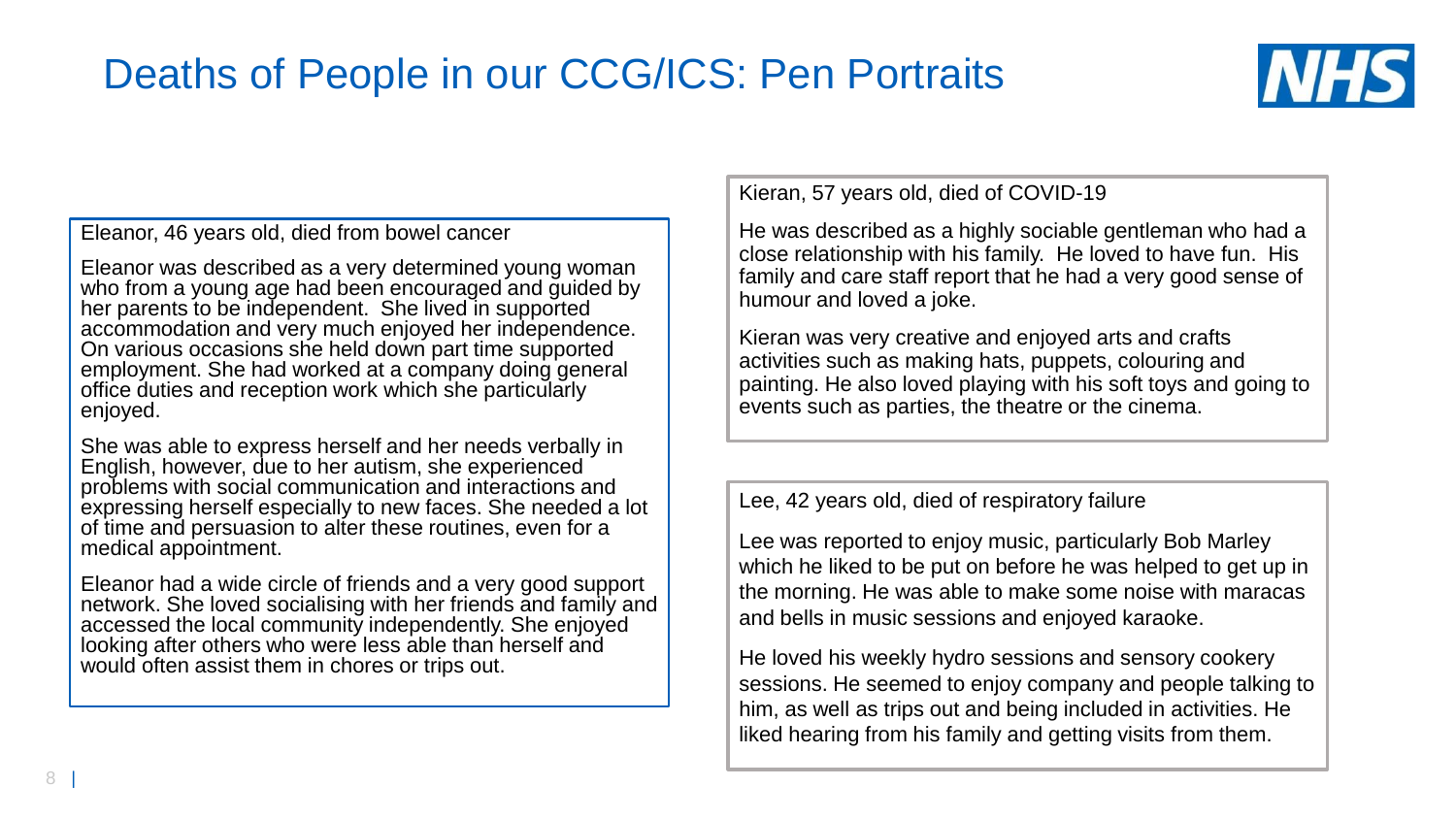### Pen Portraits continued:



#### Billy, 91 years old, died from heart failure

Billy was a gentleman with mild learning disabilities. He was able to communicate his needs and wishes verbally and could read and write. He was fiercely independent and was capable, up until the last few years of his life, to look after himself with little support. He accessed his GP independently and would make appointments by himself with no support or guidance.

He had a very good relationship with his GP.As he aged he did become more reliant on staff for support and care. He was an avid sports fan and enjoyed cricket and especially football. He supported Chelsea FC and loved talking to staff about matches, players, tactics etc. He also loved movies and spending time in his room. He expressed a wish to go on an overseas holiday and staff with the aid of magazines, brochures and pictures enabled him to decide that he would like to go to Canada. He holidayed in Canada with staff support in 2014. It was reported that Billy had a wonderful time and thoroughly enjoyed his stay.

Lisa, 50 years old, died from COVID-19

Lisa was very independent and had good reading and writing skills. She had brought herself a new laptop, enjoyed working on computers and could type. She walked independently to the day services she attended, and could take public transport. Lisa really liked going out and socialising, being independent and walking or getting the bus by herself.

Lisa could communicate very well but needed staff to listen patiently when she was telling them something. There were times when she needed staff to use alternative methods of communication like gestures or visual aids. When she was in pain, she could tell you or indicate where the pain was. Nonetheless, sometimes she could be in pain and not say so. She required to be prompted or asked her if she was in pain if she looked as though she was struggling.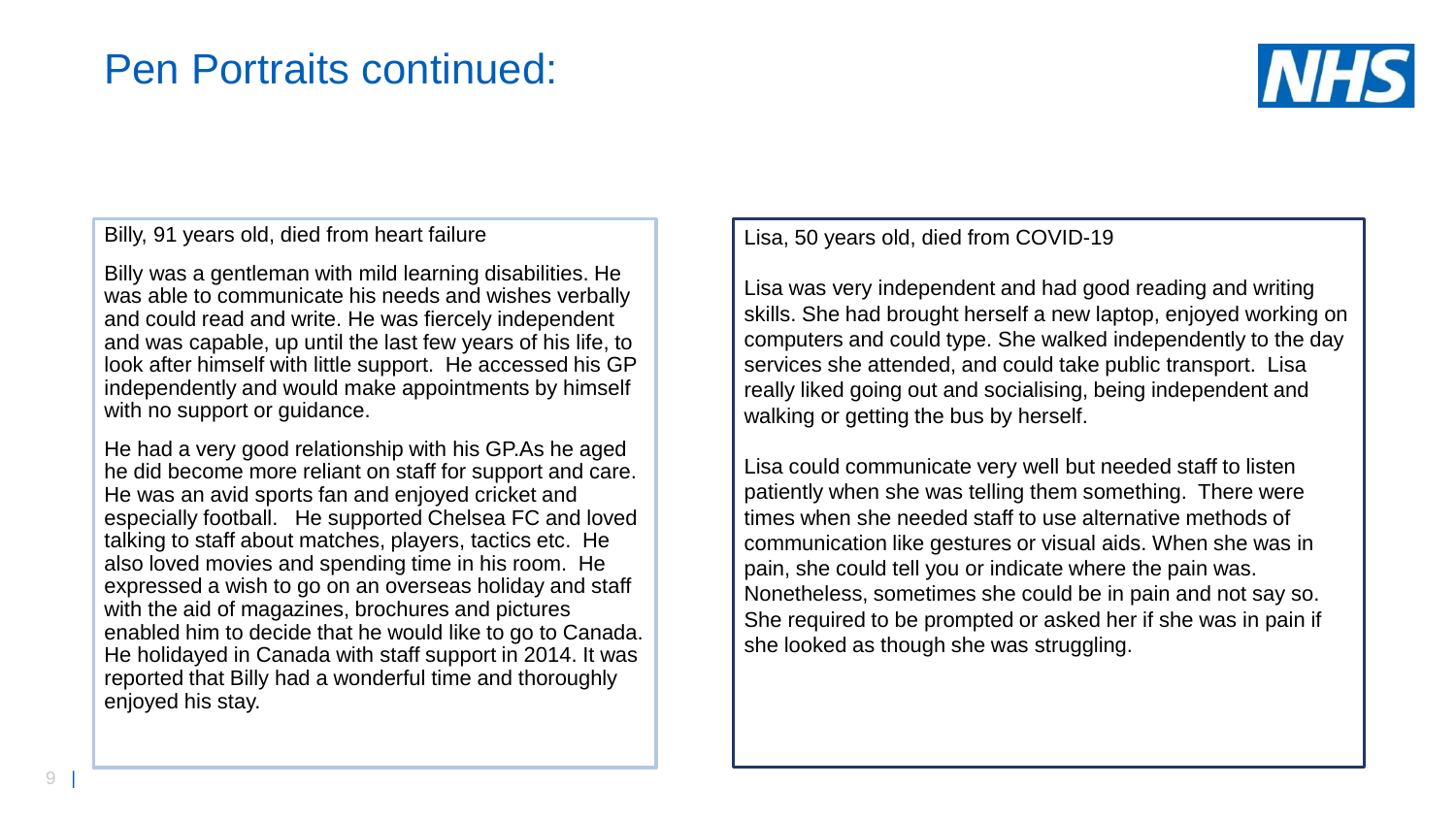### Data Set: Performance



|           | <b>Notificati</b><br><b>ons</b><br>No. | <b>Completions</b><br>No. & % |      | <b>Multi</b><br><b>Agency</b><br><b>Reviews</b> | % of all Reviews<br>completed<br>within<br>compliance: |
|-----------|----------------------------------------|-------------------------------|------|-------------------------------------------------|--------------------------------------------------------|
| 2019/2020 | 73                                     | 73                            | 100% | 4                                               | 10%                                                    |
| 2020/2021 | 118                                    | 106                           | 90%  | 6                                               | 74%                                                    |

In 2019 / 2020, 73 reviews were received, 100% of these reviews have been completed. The aim is that every death reported to LeDeR has the review completed within 6 months of receipt of the notification. Only 10% of these reviews were completed within the 6 month compliance timeframes due to the volume of reviews and availability of reviewers. In late 2019, the LeDeR team was being established and went on to make extensive progress in the completion of LeDeR reviews going forward.

Of the 118 notifications received in 2020 / 2021, 90% of the reviews have been completed. The remaining 10% are on track to be completed by their compliance date of Sept 2021 and are currently 'stacked'. The LeDeR system is being transferred between online platforms and will be live as of the 1<sup>st</sup> June 2021. The 'stacked' reviews (10%) will be completed when the platform becomes available as anticipated. There are currently 5 child death reviews awaiting completion, these are expected to be completed by October 2021.

Of the reviews reviews notified to LeDeR in 2020 / 2021, 74% were completed within the required timeframe. Throughout 2020 the backlog of reviews was cleared. In total there were 152 reviews completed by Surrey reviewers in 2020 / 2021. This impacted on this years compliance however by December 2020 this backlog had been fully completed and compliance timeframes for new reviews were being met. The LeDeR team is in a good position for compliance going forward and are confident that we can achieve 100% compliance in the following year.



#### **Local Reviewer Arrangements**

Surrey Heartlands CCG / ICS employ a LeDeR co-ordinator to oversee the LeDeR programme in Surrey and formerly North East Hampshire and Farnham (prior to recent boundary changes). Reviewers are employed by Surrey Heartlands CCG / ICS on a bank basis (as work requires) and work a varied number of hours. There are currently 9 reviewers on the LeDeR bank. The reviewers come from a variety of backgrounds, including learning disability nurses, social workers, psychologists and general nurses.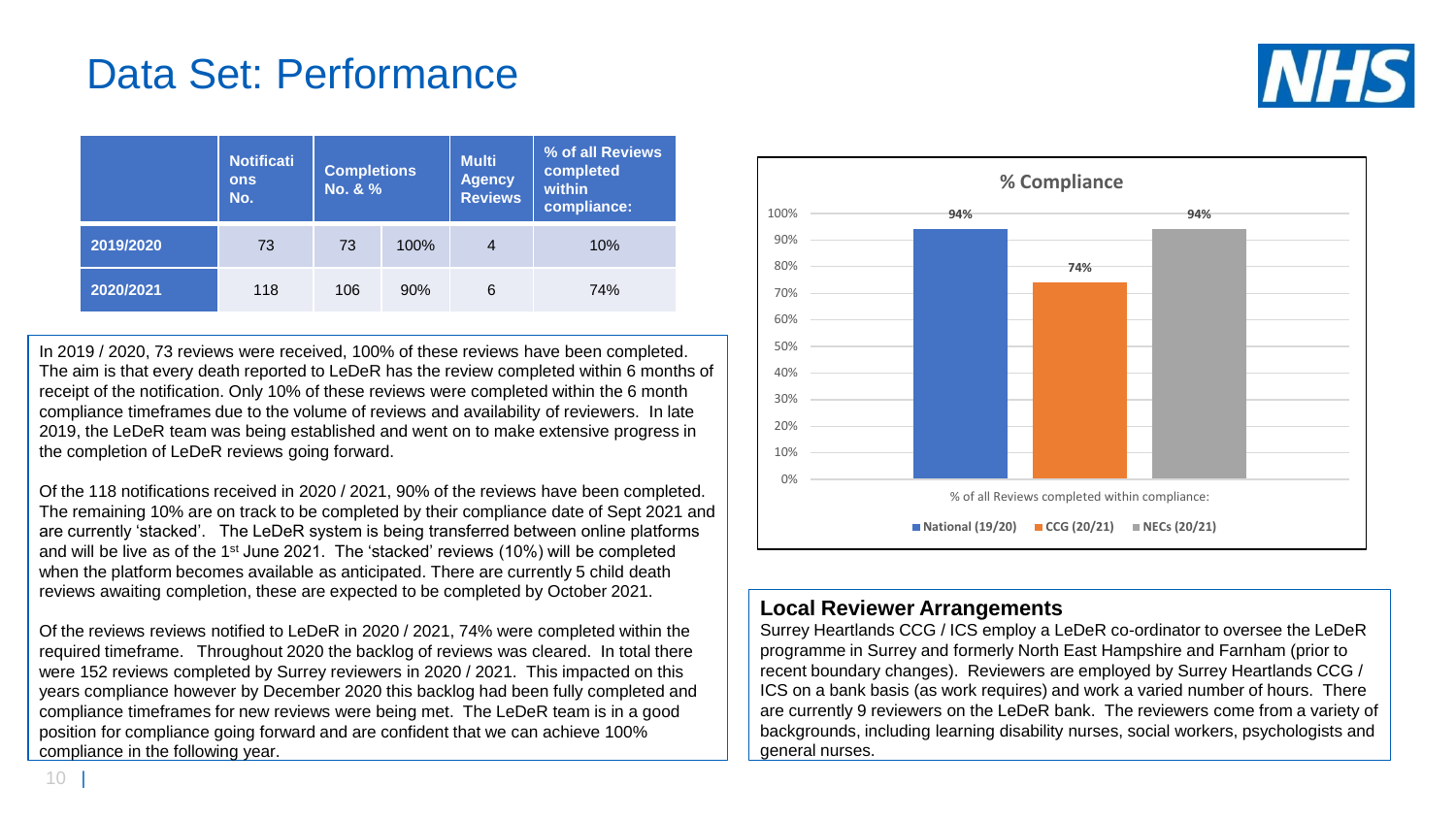### Data Set: Demographics



#### • **Gender** • **Level of Learning Disability**

For every review carried out the level of learning disability for that person is confirmed and recorded as either mild, moderate, severe or profound / multiple. Of the 114 deaths reported in 2020 / 2021, 97 have had their review completed. The table below shows the breakdown of these deaths.

| <b>Level of Learning Disability</b> | No.      |
|-------------------------------------|----------|
| <b>Mild</b>                         | 28 (29%) |
| Moderate                            | 30 (31%) |
| <b>Severe</b>                       | 30(31%)  |
| Profound/Multiple                   | 4(4%)    |
| <b>Unknown</b>                      | 5(5%)    |

Of the 3557 reviews reported in the National LeDeR report 2019 / 2020, 30% of the individuals had a mild learning disability, 33% had moderate learning disabilities, 27% had a severe learning disability and 10% had a profound and multiple learning disability. This figure was similar to the level of learning disability for Surrey deaths reported in 2020 / 2021 for mild, moderate and severe learning disability. The level of learning disability was unknown in 5% of the completed reviews. The evidence suggests that these individuals had either not received input from learning disability services, had not had an assessment of their level of functioning or the reviewer was unable to source this information.

In Surrey, in 2019/ 2020, 52% of the deaths reported were male and 48% were female. There has been a substantial increase in the number of deaths reported that are male in 2020 / 2021 (12%). Of the 114 deaths reported, 64% of the deaths reported were male and 36% were female. This figure is higher than the national LeDeR findings in the 2019 / 2020 report which found that 56% of deaths were male.

Of the deaths in relation to COVID-19, 63% were male and 37% were female, this explains the disproportionate increase in male deaths reported to LeDeR this year.

|      | 2019/2020             |                     | 2020/2021 |                                |
|------|-----------------------|---------------------|-----------|--------------------------------|
|      | Male                  | Female              | Male      | Female                         |
| No.  | 36                    | 33                  | 73        | 41                             |
| $\%$ | 52                    | 48                  | 64        | 36                             |
|      | Gender CCG 20/21      |                     |           | <b>Gender Nationally 19/20</b> |
|      | 64%                   | 36%                 | 56%       | 44%                            |
| 11   | $\blacksquare$ Female | $\blacksquare$ Male |           | <b>E</b> Female<br>Male        |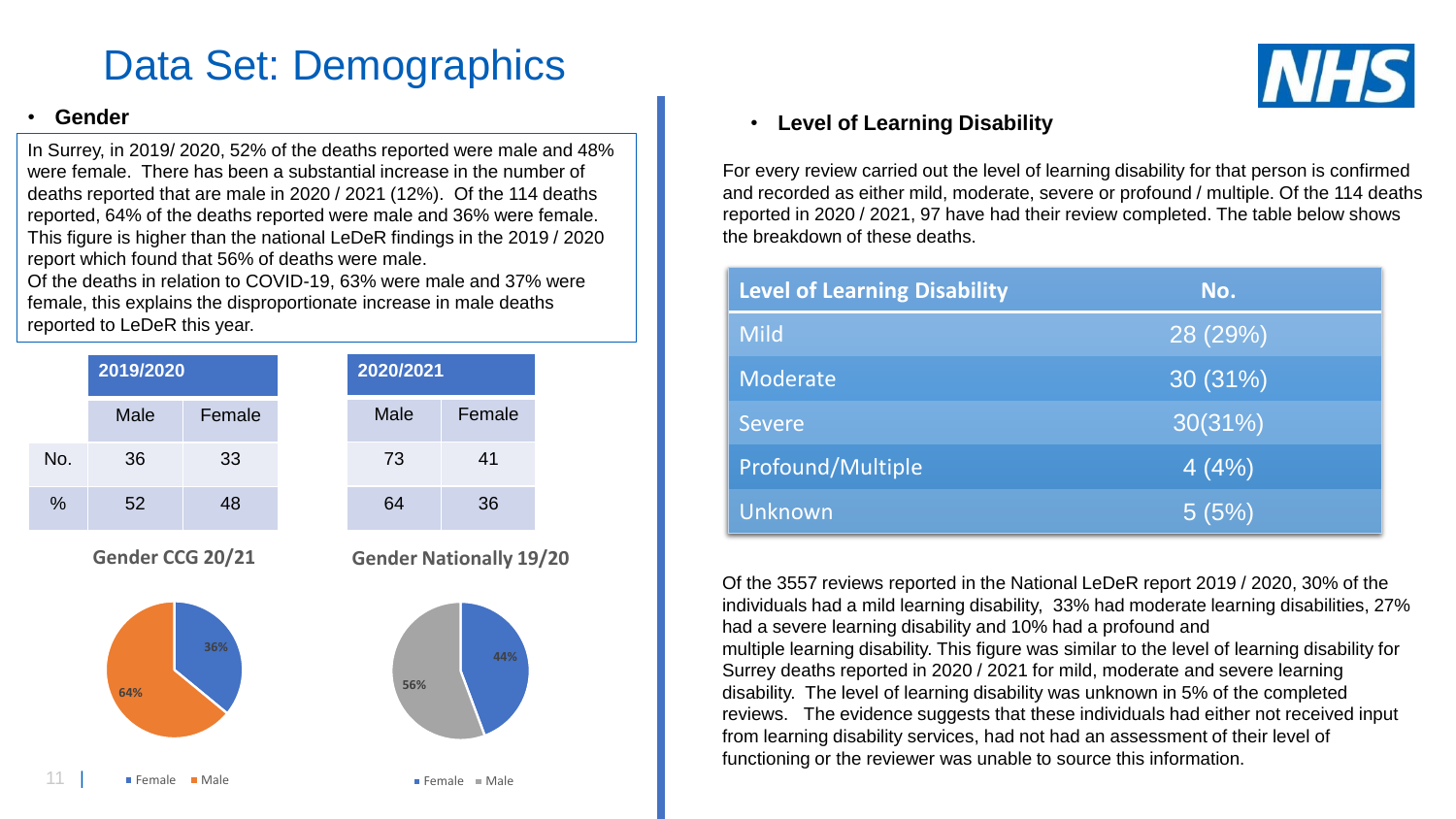## Data Set: Demographics, Age

**All Adults with learning disabilities who died in 2020-2021:**

- There was a total of 114 deaths
- The range of age at death was  $20 96$
- The mean average age of death was 67
- The median average age was 68

#### **Women with learning disabilities who died in 2020-2021:**

- There was a total of 41 deaths
- The range of age at death was  $27 96$
- The mean average age of death was 65
- The median average age was 63
- Female life expectancy in the general population of Surrey is 85.1.

#### **Men with learning disabilities who died in 2020-2021:**

- There was a total of 73 deaths
- The range of age at death was  $20 95$
- The mean average age of death was 68
- The median average age was 71
- Male life expectancy in the general population of Surrey is 81.8.





# **NHS**

**All Adults with learning disabilities who died from confirmed or suspected COVID-19 in 2020-2021:**

- There was a total of 51 deaths
- The range of age at death was  $30 96$
- The mean average age of death was 67
- The median average age was 69
- No. of women who died 19
- No. of men who died 32

More men died from COVID-19 than women. 63% of the COVID-19 deaths reported were males and 37% were females. Only two of the deaths reported related to someone from a Black, Asian or Minority Ethnic community. In this instance, the individuals were both from a Black British community.

**Children with learning disabilities who died in 2020-2021 (CYP):**

- There was a total of 2 deaths
- The range of age at death was  $9 14$
- The mean average age of death was 11.5
- The median average age was 11.5

 $12<sup>-12</sup>$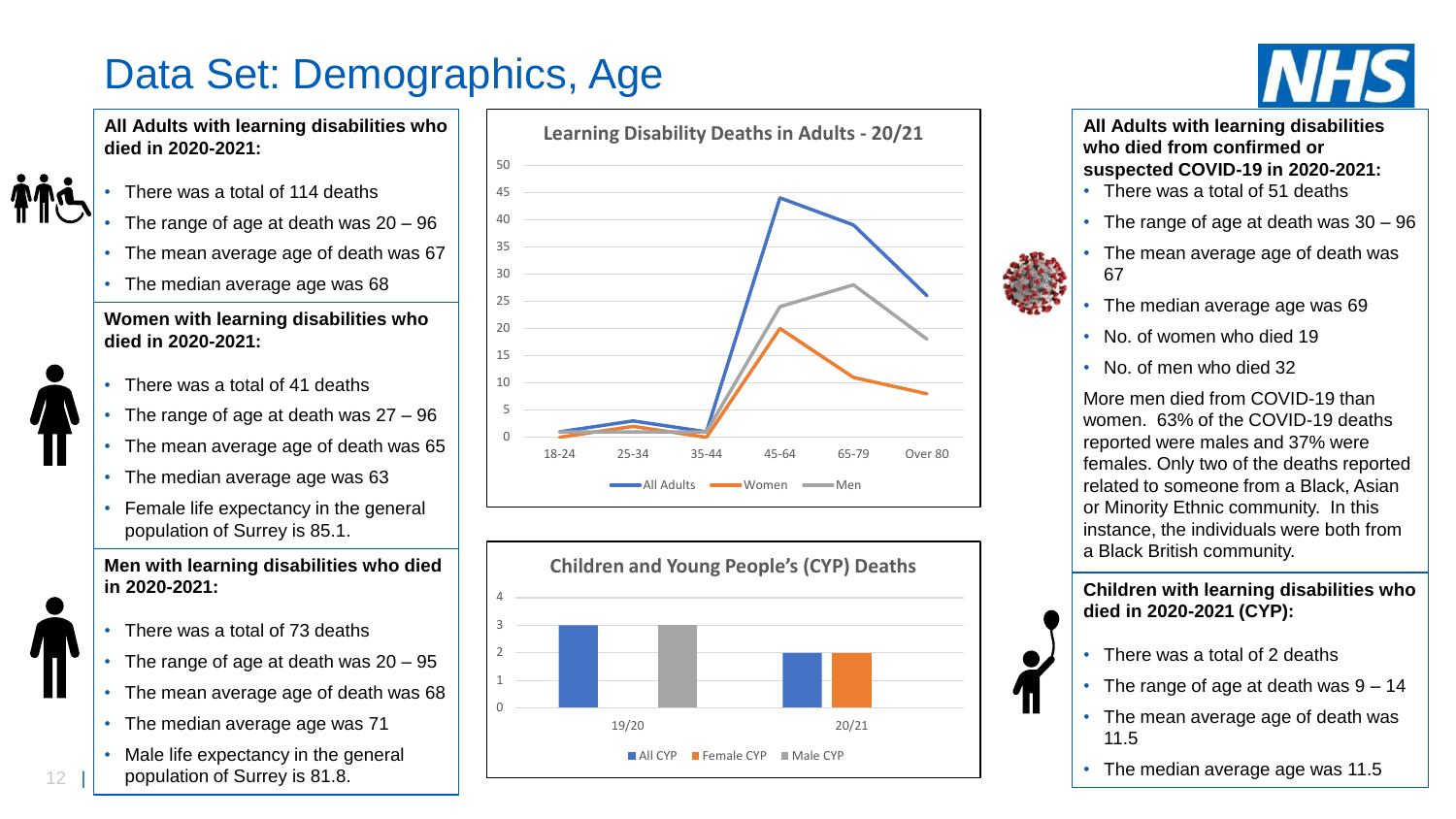## Data Set: Cause of Death and Quality of Care



#### • **Quality of Care**

The table below shows the number and percentage of completed reviews graded at each level of the overall quality of care received by the person.





48% of the reviews found that the care met or exceeded the expected good practice, in comparison to last year where only 14% met this standard of care. This figure may be distorted by the low number of reviews that were completed last year but is still significant.

Examples of the reasoning for the high grading included; 'Personalised care management, proactive anticipatory care plan and mental capacity assessment completed in community by GP, Care Home Manager and the individual 2 years prior to hospital admission'. A second review reported that the individual '… was treated promptly and efficiently on every admission to hospital. Acute learning disability liaison nurses had involvement on each of these admissions. Appropriate referrals and involvement from clinicians, e.g. Speech and Language, dieticians.'

Where care was rated as having fallen short of expected good practice, some of the themes identified included; recognition of a deterioration in the person's health, a lack of anticipatory approach to end of life care planning (ReSPECT document completed late or not completed), a lack of best interest decision making concerning 'Do not Attempt Cardio-pulmonary Resuscitation' (DNACPR) form, reasoning for DNA CPR not always clear / appropriate and a lack of application of the Mental Capacity Act (particularly around best interest decision making).

The findings demonstrate that people's wishes are not necessarily reflected in their end of life care decisions. It also demonstrates that there may be an under-recognition of people nearing the end of their life. Education on ReSPECT forms is well established in Surrey Heartlands CCG / ICS and is an on-going process. The CCG / ICS are supporting East Surrey Integrated Care Partnership who were late adopters of the ReSPECT forms.

Restore2 mini training is being delivered to care home staff along with the provision of Oximeters. The LeDeR programme aims to ensure that this training is available to family carers in due course. This will aid identification of when health is deteriorating.

Other themes included delays or poor uptake in screening. It was found that this was often the responsibility of the care provider, however the care provider was not always clear on the correct process that should be followed in this area. A carers guide is currently being developed to provide guidance.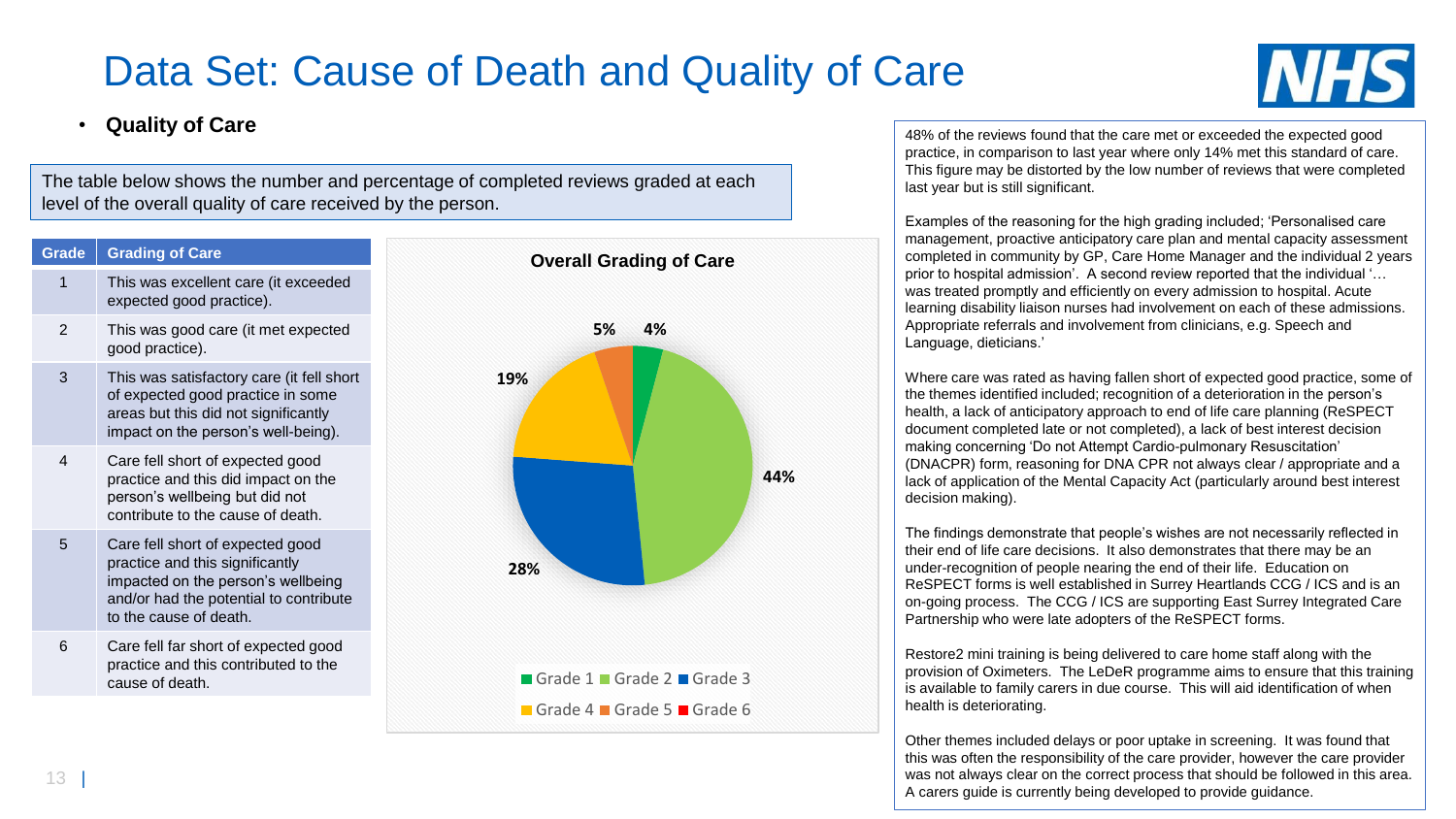### Data Set: Cause of Death and Quality of Care



The most common cause of death this year was COVID-19. The number of deaths from this was 30 which is 31% of all deaths this year. The table below shows the top 5 primary and secondary cause of death

| <b>No</b> | <b>Primary Cause of Death</b> | <b>No</b> | <b>Secondary Cause of Death</b> |
|-----------|-------------------------------|-----------|---------------------------------|
|           | COVID-19                      |           | COVID-19                        |
| 2         | Pneumonia                     | 2         | Downs syndrome                  |
| 3         | <b>Sepsis</b>                 | 3         | <b>Heart Failure</b>            |
| 4         | Cancer                        | 4         | <b>Diabetes</b>                 |
| 5         | <b>Aspiration Pneumonia</b>   | 5         | <b>Sepsis</b>                   |

Of the deaths reported to LeDeR in 2020 / 2021, the primary cause of death was COVID-19. This equates to 31% of the deaths of people with learning disabilities in Surrey. Pneumonia was the second most common cause of death, it accounted for 23% of the deaths reported. In the National LeDeR report findings in 2019, pneumonia was the most commonly cited cause. Sepsis was the third most common cause in 8% of cases followed by cancer and aspiration pneumonia which were both cited in 7% of the deaths reported.

Of the 97 reviews completed, only 18 cases had a secondary cause of deaths recorded which equates to very small numbers.

Although not a direct cause of death, the report identified that constipation and polypharmacy were two recurring factors that were found in the reviews. The reviews found that many people were found to have severe constipation or faecal impaction on admission to hospital. As a result of this, further work is required to support constipation management across the system including health services and education to family member and paid carers.

In addition to this, an audit is recommended to understand the concerns around polypharmacy in more detail.

#### • **Cause of Death** • **DNACPR – Do Not Attempt Cardio-Pulmonary Resuscitation**

A DNACPR decision is designed to protect people from unnecessary suffering by receiving CPR that they don't want, that won't work or where the harm to them outweighs the benefits

The DNACPR decision-making process should always take account of the benefits, risks and burdens of CPR and consider the individual person's wishes and preferences, the views of the healthcare team and, when appropriate, those close to the person. Hospital trusts and other providers are legally obliged to have a clear DNA CPR policy for staff to follow. It must be accessible so that patients and/or their families are able to understand the decision-making process.

During the first wave of the COVID-19 pandemic, concerns were raised about the potential for "blanket" decisions being made around resuscitation, particularly for more vulnerable populations. As a result, the Care Quality Commission (CQC) undertook a review of practice across a number of systems, taking into account the understanding and application of the Mental Capacity Act both when it comes to clinical decision making and the individual's views.

Out of the 97 reviews which were completed for people who died in 2020 / 2021, there were 82 people who had a DNACPR in place. Of these, 77% were felt to be completed correctly and followed however it was identified in four of the reviews that the reasoning was felt to be inappropriate. These reasons included frailty, learning disabilities or Down's syndrome. Although the report found high levels of DNA CPR forms being completed correctly and followed, often these forms were completed in response to an acute admission to hospital. This may indicate that there was a lack of advanced care planning.

This learning was addressed at the local LeDeR Steering Group and Operational Groups. One hospital within the Surrey boundary participated in the DNA CPR CQC thematic review. We are working locally to apply the learning from this [report. The report can be accessed via the following link: Review of Do Not Attempt Cardiopulmonary Resuscitation](https://www.cqc.org.uk/sites/default/files/20201204%20DNACPR%20Interim%20Report%20-%20FINAL.pdf)  decisions during the COVID-19 pandemic: Interim report (cqc.org.uk)

In addition to this Surrey Heartlands CCG / ICS facilitated Mental Capacity Act master classes which were provided by Alex Rucks Keen, a Barrister who specialises in this field. One of the subjects covered in this session was 'Do Not Attempt Cardio-Pulmonary Resuscitation' and End of Life Care Planning.

One of the reviews, which was graded as 'Excellent care', identified a positive experience of the Advanced Care Planning process. This example demonstrated a close collaboration between the individual and the multi-disciplinary team resulting in the individuals wishes being respected and adhered to.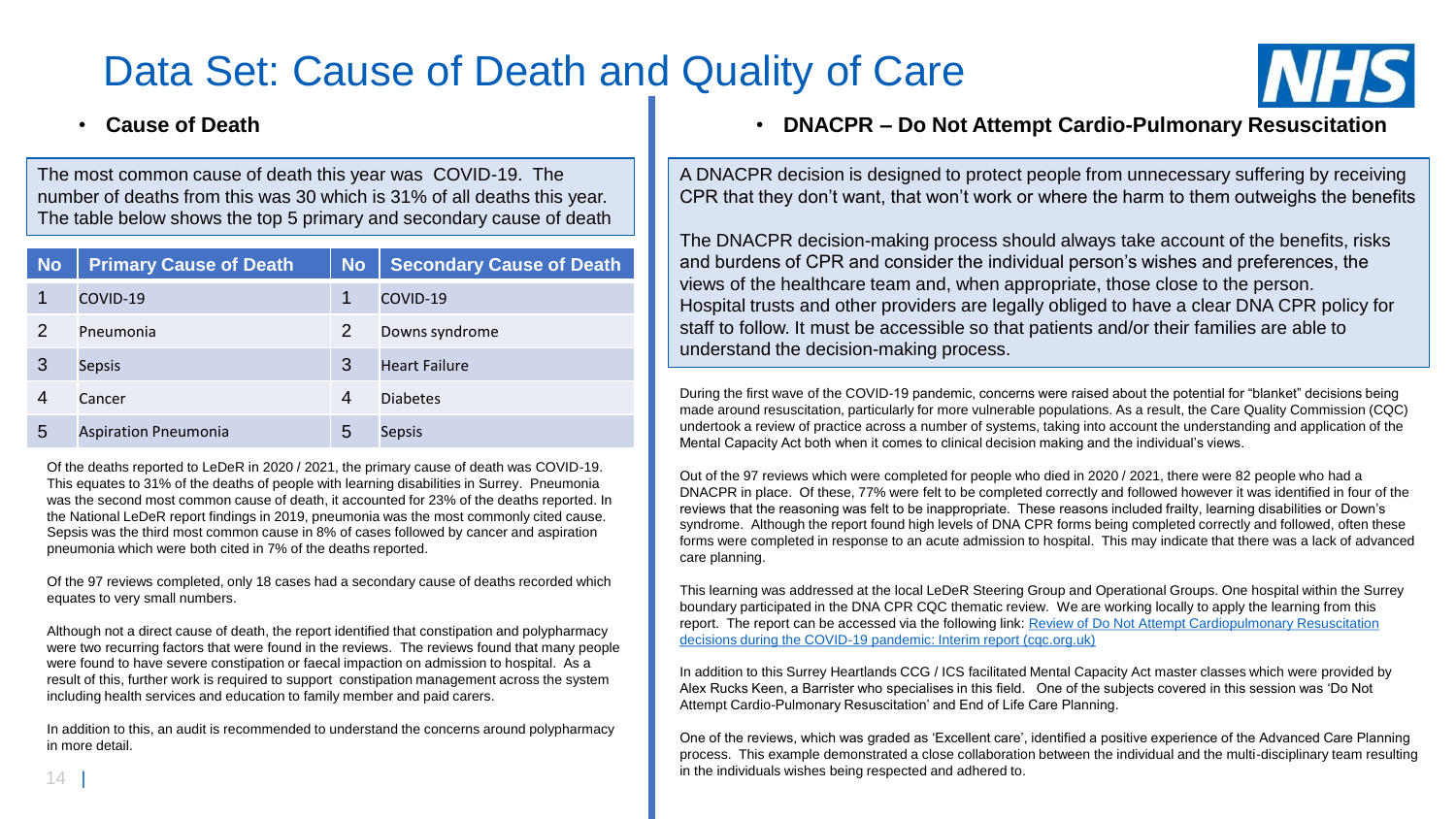### Data Set: Cause of Death and Quality of Care



Of the 97 reviews completed for individuals who died in 2020 / 2021, 68% had received an annual health check in the last 12 months. Data demonstrates that 19% had not received the health check and in 13% of reviews there was no evidence that a health check had been completed within the notes available.



Over the past year there has been a marked increase in the number of annual health checks carried out across Surrey. As of the 31st March 2021 the annual health check uptake was 80%. This is 13% above the national target of 67%. There has been a significant increase in the number of practices offering annual health checks. This will mean that more people will have access to annual health checks.

Although there has been an increase in the uptake of AHCs there has been some disparity in the quality of the checks and the lack of health action plans being generated.

The LeDeR programme plans to review the quality of annual health checks through audit and engagement with service user groups and primary care colleagues.

#### • **Annual Health Checks (AHC)** • **Role of Cancer Screening**

From the information available, there has been a very low uptake of cancer screening across the breast, bowel and cervical screening programmes. The chart below demonstrates that screening information was unavailable for approximately 50% of the deaths reviewed. The reviewers found it difficult to obtain information from both health records and interviews. This may demonstrate a lack of confidence in this area or a lack of appreciation of the importance of screening in ensuring that people with learning disabilities have their health needs met in a proactive manner.

Cancer was the fourth most common primary cause of death in people with learning disabilities in Surrey. Early identification of cancer through the screening programmes would potentially prevent late diagnosis and metastatic cancer. This is when cancer spreads to another area of the body.

Further work is required to understand screening uptake better. The current work on the Surrey Care Records may aid reviewers to obtain more detailed information. Screening will be a key focus of LeDeR going forward.

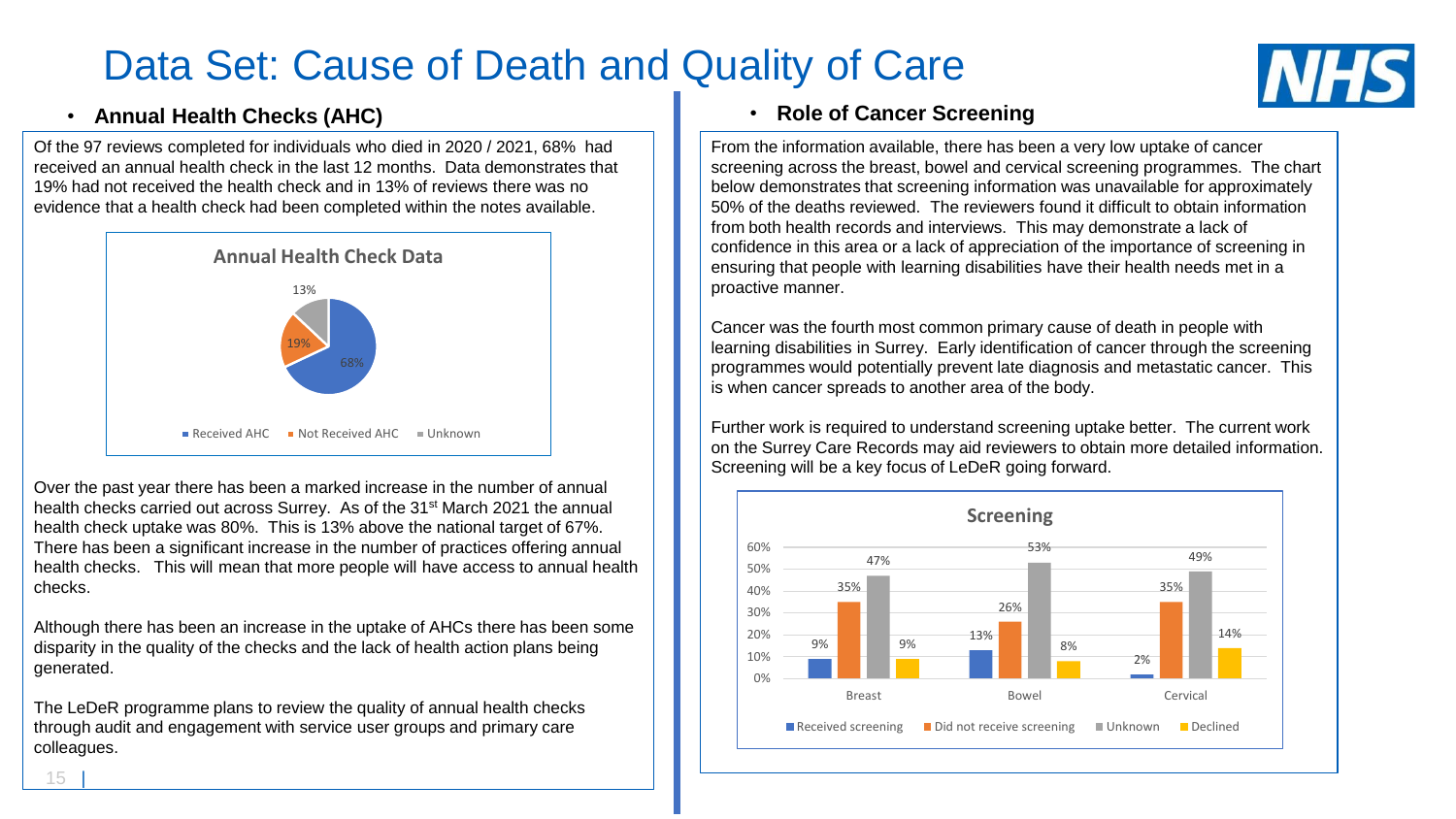## Learning from older Reviews completed in 2020-2021



Older reviews completed in 2020 / 2021 identified similar learning to that within the 2019 annual report. A break down of the learning can be seen in the table to the right hand side. This shows that the top 5 learning themes were meeting medical needs, Mental Capacity Act compliance, reasonable adjustments, uptake of annual health checks and communication issues.

'Meeting the patients medical needs' was the most reported learning theme from older reviews. This category included issues such as recognising when patients were deteriorating and also diagnostic over shadowing. This is when an individuals presentation is attributed to the fact that they have a learning disability as opposed to looking for a clinical cause. In order to address this, the Surrey and NE Hampshire CCG /ICS have been working with our local providers to share the learning from LeDeR reviews through attendance at mortality meetings to highlight the findings, good practice and areas for improvement.

To develop the skills of care providers in identifying deteriorating health, Surrey Heartlands CCG / ICS is working to deliver Restore 2 mini training to care providers. This is a tool which aids carers in identifying the soft signs of deteriorating residents, facilitating earlier treatment and avoiding unnecessary transfers to hospital. The LeDeR team recommend the expansion of this training to family and informal carers.

Online master classes have been delivered to increase local knowledge and compliance with the Mental Capacity Act. These were very well received with attendees from across the system.

Work is currently under way to improve communication of the needs of people with learning disabilities through Surrey Care Records. This software will allow sharing of information between organisations to better communicate across the system. It will be used to record reasonable adjustments information and hospital passport documents.



Please see page 15 for an update on the progress on AHCs in Surrey Heartlands CCG /ICS.

Concerns over early discharge which often result in readmission to hospital were reported less in the older reviews than they have been reported in 2020 / 2021. This may represent the pressure the system has been under during the COVID-19 pandemic.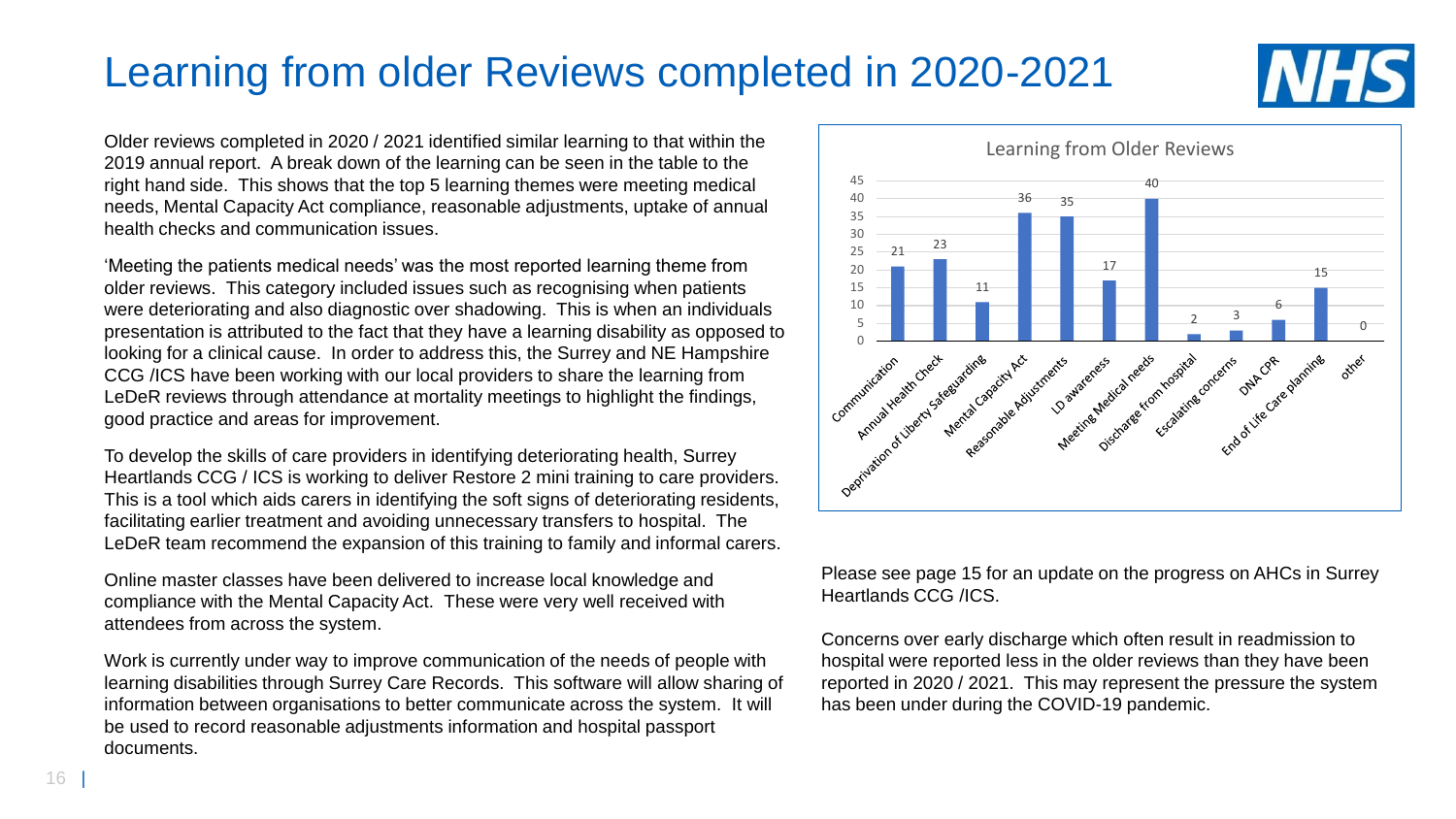### Action from Learning: What best practise and positive outcomes have been learned from the reviews



**NHS**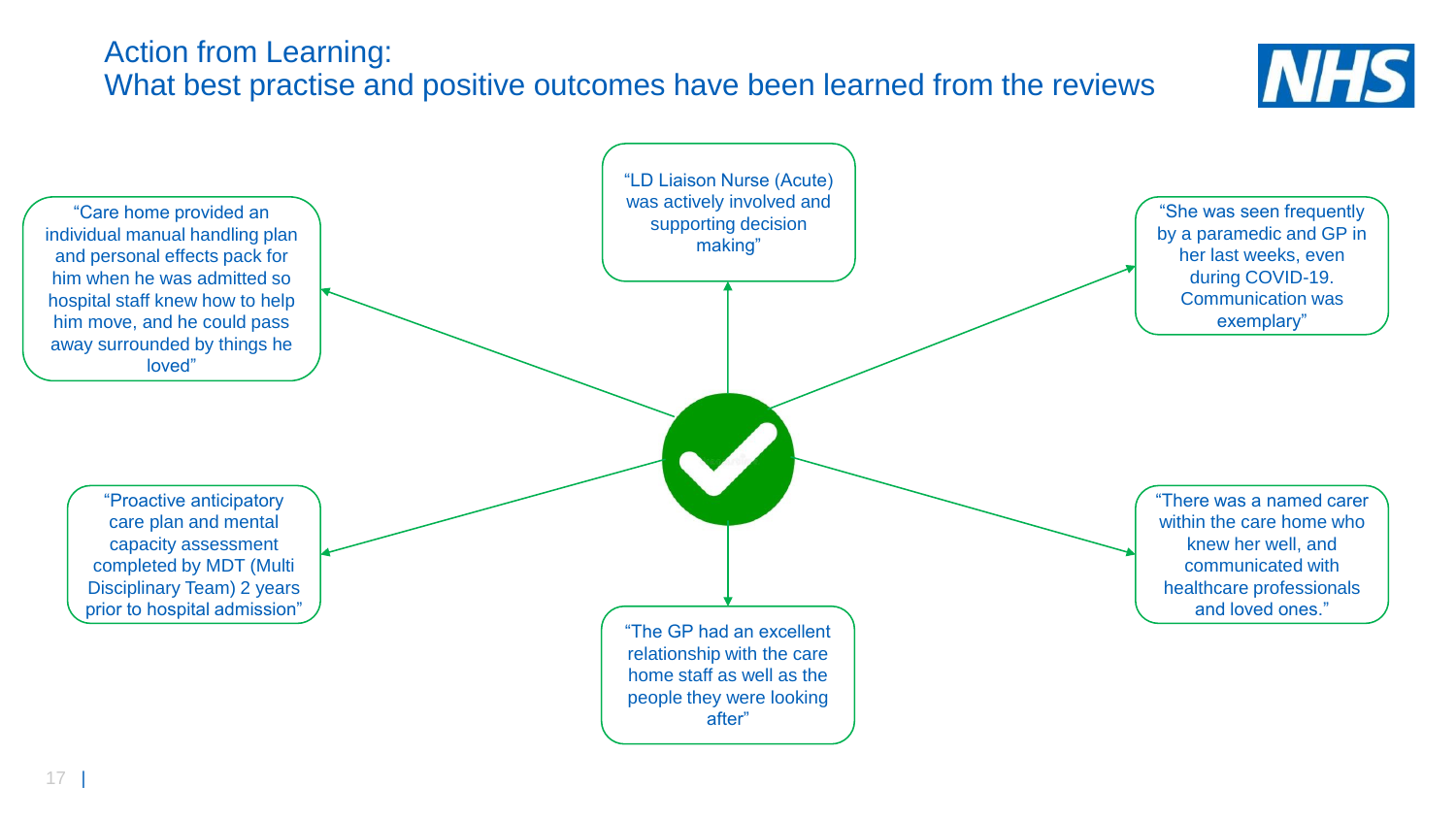### Action from Learning: What areas for improvement were identified in recommendations from reviews



**NHS**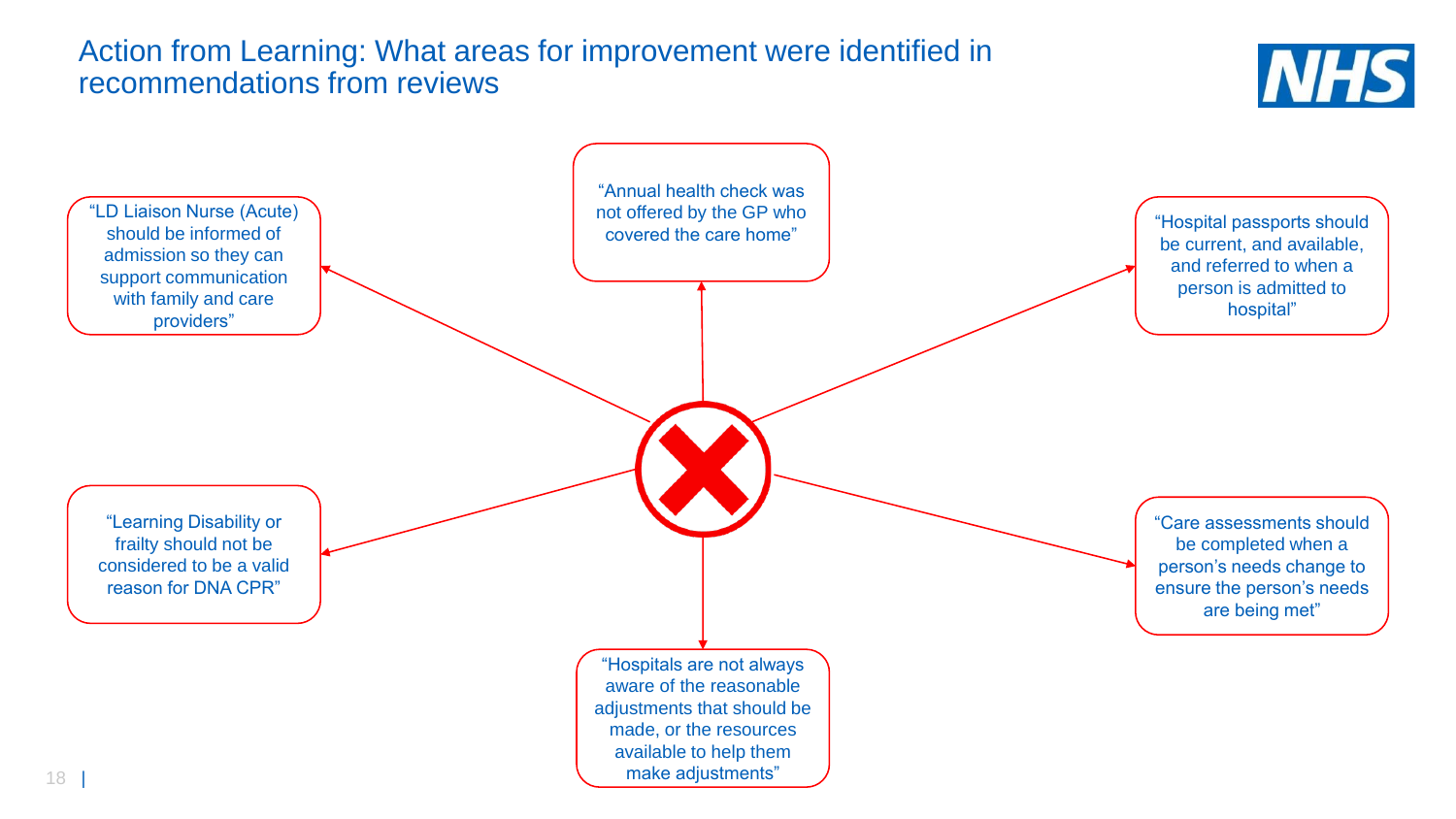### Action from Learning: What best practise and positive outcomes have been learned from the reviews of COVID-19 deaths



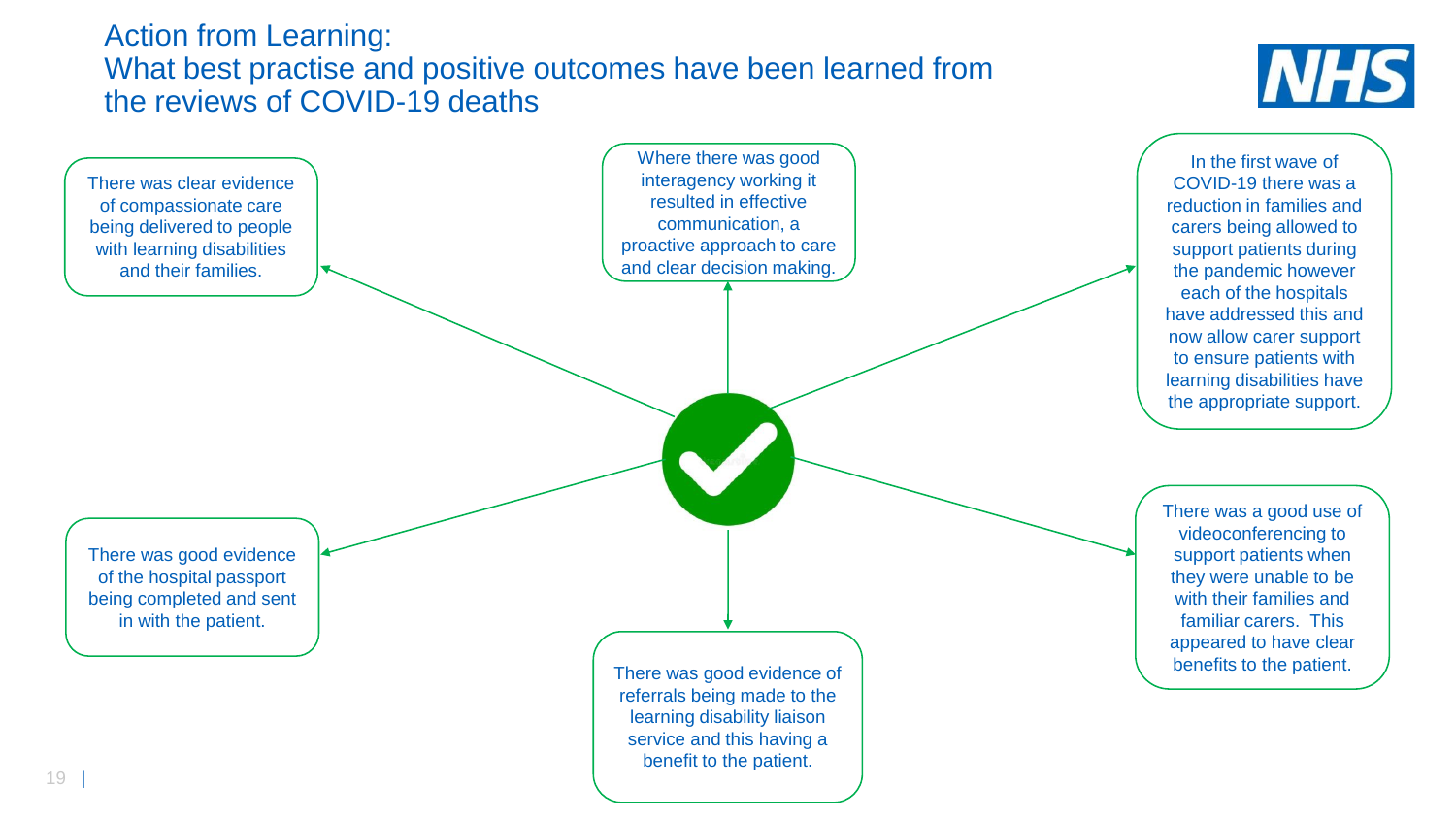### Action from Learning: What areas for improvement were identified in recommendations from reviews of COVID-19 deaths



Hospital staff are not always aware of the limitations of residential and supported living care staff's ability to meet the patient's health needs if they were to be discharged earlier than usual.

The Mental Capacity Act was not always prioritised during the pandemic.

Sometimes people were sent home from hospital when they were still unwell.

> **Do not attempt resuscitation**<br> **example 10**<br> **example 10**<br> **example 10**<br> **example 10**<br> **example 10**<br> **example 10**<br> **example 10**<br> **example 10**<br> **example 10**<br> **example 10**<br> **example 10**<br> **example 10**<br> **example 10**<br> **example** decisions were sometimes made without involving people who knew the person well, often because of a lack of a best interest discussion.

Family members and care home staff sometimes struggled to identify when the patient required transfer to hospital or a higher level of care.

> During the pandemic, communication was difficult. This meant that services didn't always have the information they needed to meet the person's needs or they were not involved in important decisions about the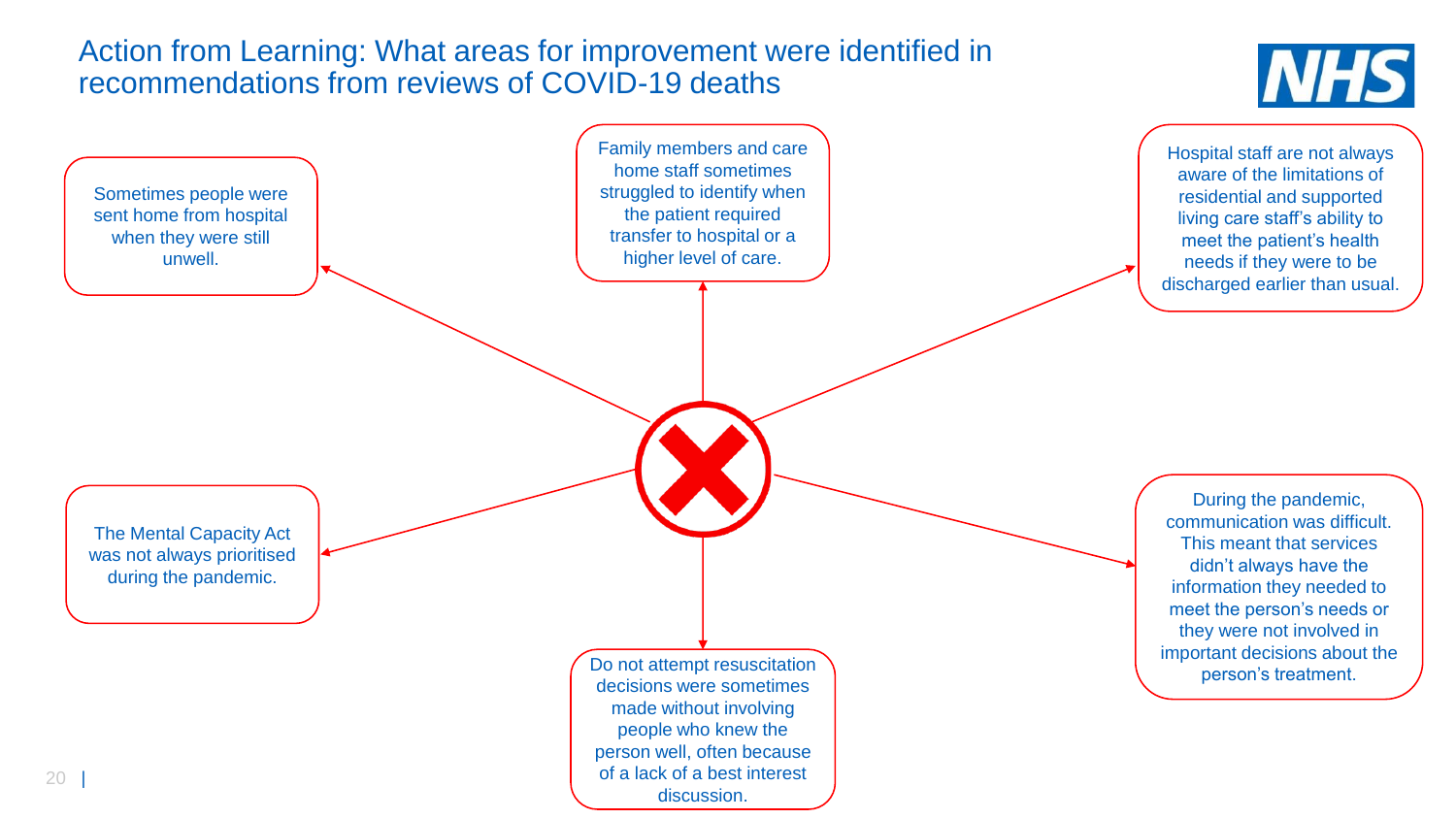#### Action from Learning: What has been done to address the learning/themes in the national LeDeR reports?



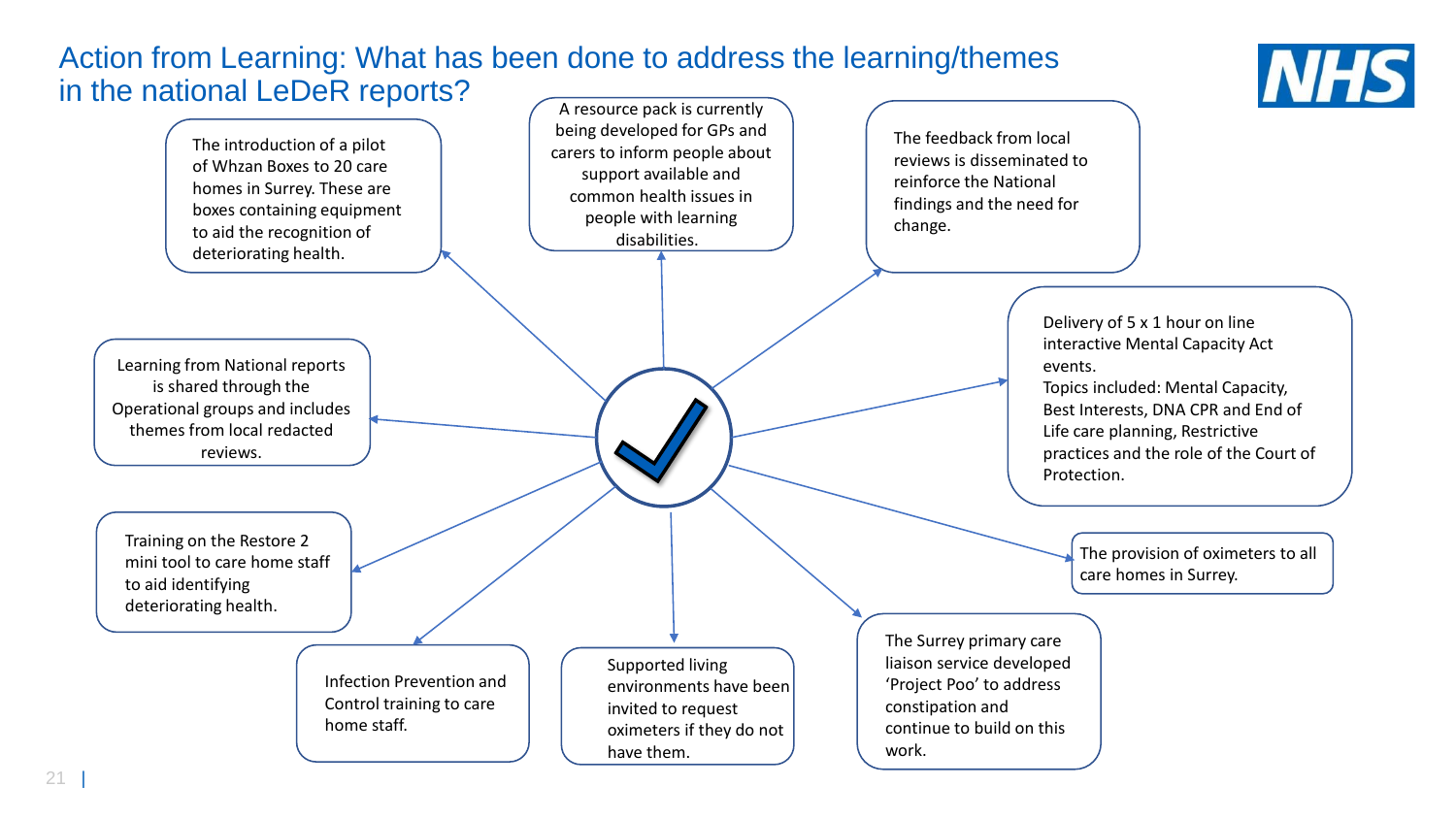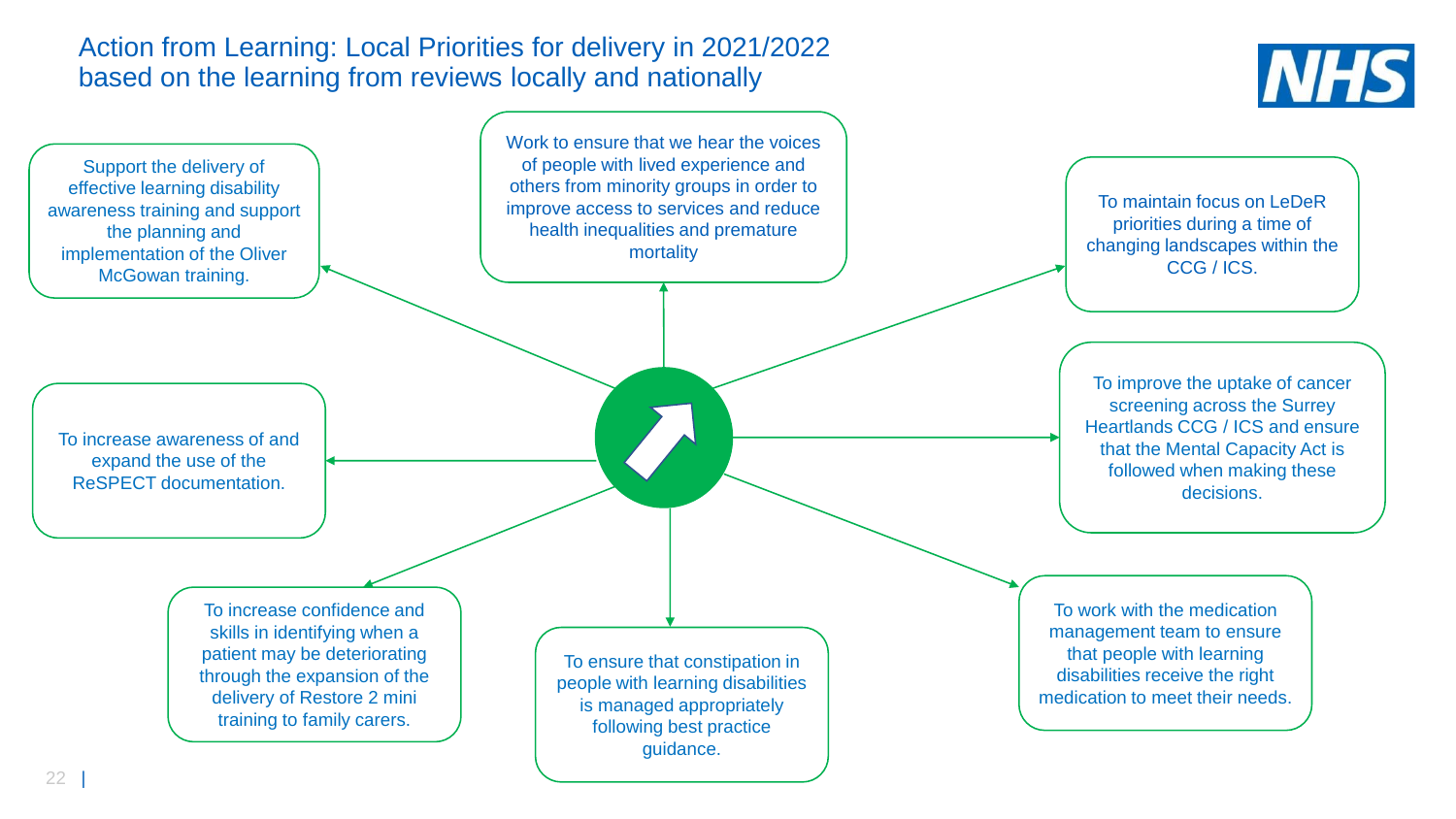### Action from Learning: The evidence base for local priorities in 2021/2022



- Surrey Heartlands CCG / ICS value the input of people with lived experience. We are committed to involving families and people with learning disabilities in the LeDeR programme to develop the work of the programme and expand the qualitative evidence from people with lived experience in order to improve services.
- Surrey Heartlands CCG / ICS will work to better understand the needs of people with learning disabilities from Black and Ethnic Minority communities to ensure there is equal access to services in Surrey.
- There was clear evidence of a low uptake of cancer screening yet cancer was the fourth most common primary cause of death. This may demonstrate that cancers are often picked up at an advanced stage or treatment decisions may differ from that of the general population. To aid this work, Surrey Heartlands CCG / ICS will also address Mental Capacity Decision making.
- The learning from the COVID-19 deaths highlighted that families and care staff may benefit from additional support to identify when a person with learning disabilities' health is deteriorating and there is a need to seek support from local health services. To address this, a recommendation has been made to expand the Restore 2 mini training to families and all carers of people with learning disabilities.
- The report found that often 'DNA CPR' forms were completed in response to an acute admission to hospital and late in the patient's pathway. This may indicate that there was a lack of advanced care planning. As a result the LeDeR programme will work to increase awareness of advanced care planning with both families and care providers.
- Learning disability awareness training has been a recurrent recommendation throughout both local and national LeDeR reports. Surrey Heartlands CCG / ICS aim to deliver unconscious bias training to system partners and will work to ensure that learning disability awareness training is effective across the system. The LeDeR team will support the planning and implementation of the Oliver McGowan training.
- It was found that many people with learning disabilities were on several medications and they did not always have a medication review. Surrey Heartlands CCG / ICS will work with the medication management team to ensure that people receive the right medication to meet their needs and medication is reviewed regularly.
- Constipation was a recurring theme in the reviews. Surrey Heartlands CCG / ICS will work with both health and social care colleagues to improve awareness and management of constipation to implement best practice across the system.